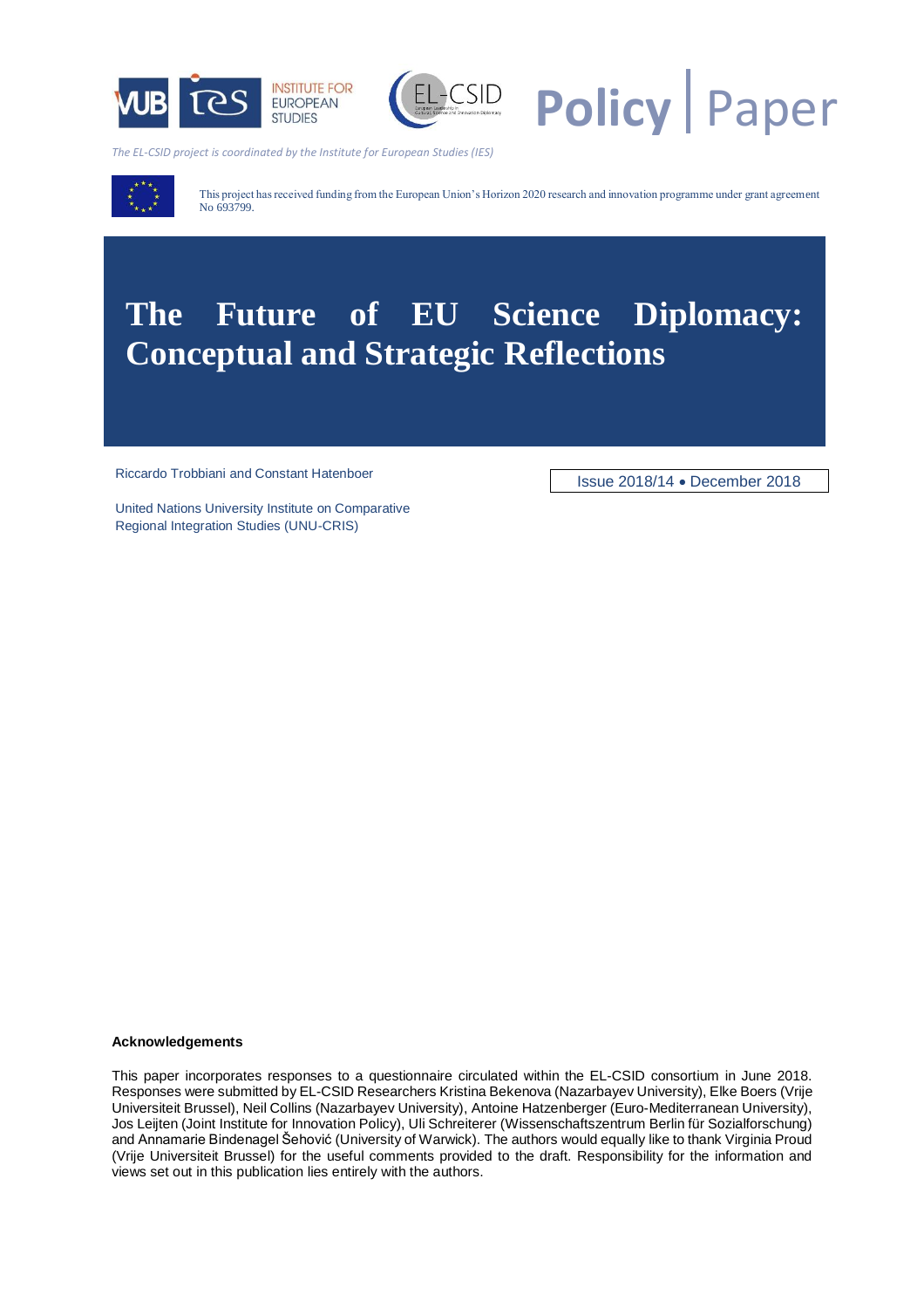## **1. Background and objectives**

In the past decade, the concept of Science Diplomacy (SD) has progressively entered into the strategies and institutional settings of a number of states and organisations both globally and in Europe. Despite having engaged in different forms of international scientific cooperation for several decades, the European Union (EU) has only recently started to reflect on the incorporation of science in different aspects of its external relations, progressively adopting the term SD without defining a specific strategy. The emergence of a clear EU SD is faced with challenges which are both of a conceptual and practical nature.

On the one hand, the term remains subject to different interpretations and uses. Engaging with the concept and the body of literature and practical experiences behind it allows for better strategic thinking on the role of science in foreign policy. However, the value of the term as a label for practical initiatives is still unclear. In a context where EU member states (MS) tend to protect their national prerogatives in foreign policy and scientists guard their intellectual independence from political influence, its use in official communications and strategies might prove to be counter-productive.

On the other hand, the political contexts external and internal to the EU present both obstacles and opportunities for the incorporation of science in foreign policy. At the global level, unprecedented challenges like climate change require concerted science-based solutions. These seem increasingly harder to achieve in contexts where populist movements discredit scientific evidence as a basis for policy making or where scientific and technological progress is read in a purely competitive way. Within the EU, lack of support for further integration in domains that are not yet communitarised and distance between policy makers and the scientific community risk to nip EU SD in the bud.

As part of the policy reflection process on EU SD, the EU-funded project 'European Leadership in Cultural, Science and Innovation Diplomacy' (EL-CSID) has extensively enquired into different aspects of these challenges and provided insightful case studies. Based on this work and on selected literature from other sources, this study seeks to explore the possible developments facing the EU and its role of leadership in a global SD. Engaging in a foresight analysis, its aim is to provide a reflection on future scenarios and how EU action could influence and operate within them. This is an exercise intimately connected with policy planning and can help make informed choices as events unfold.

The work aims to identify challenges facing the EU in the further development of its SD in the next 5- 10 years. There are two major components to be considered for this exercise:

- *(i) An analysis of the politico-economic and security contexts in which (…) science diplomacy is likely (or not) to flourish over the next decade. (…)*
- *(ii) An institutional and process analysis of the instruments at the disposal of the EU (…) in the conduct of (…) science diplomacy; especially the degree to which this is 'managed' topdown or encouraged to grow organically from the bottom up.<sup>1</sup>*

The identification of four possible scenarios and the broader reflection provided by this paper are based on an extensive literature review, use of official documents produced by the EU and other relevant organisations as well as a questionnaire distributed within the EL-CSID project consortium, compiled by seven researchers with extensive academic and practical experience on the topic (see Acknowledgements).

The paper starts by discussing the concept of SD and the challenges related to its adoption by the EU. The following section then identifies the internal and external variables likely to affect the development of an EU SD and draws four different scenarios based on this reflection. Afterwards, the studydiscusses the role of the main actors and instruments involved in the definition of an EU SD, looking at emerging leaderships or possible arrangements among them for consensus building. A final section provides some concluding statements and policy recommendations.

<sup>1</sup> H2020 Project 'EL-CSID', Grant Agreement 693799, Work Package 1, Task 3.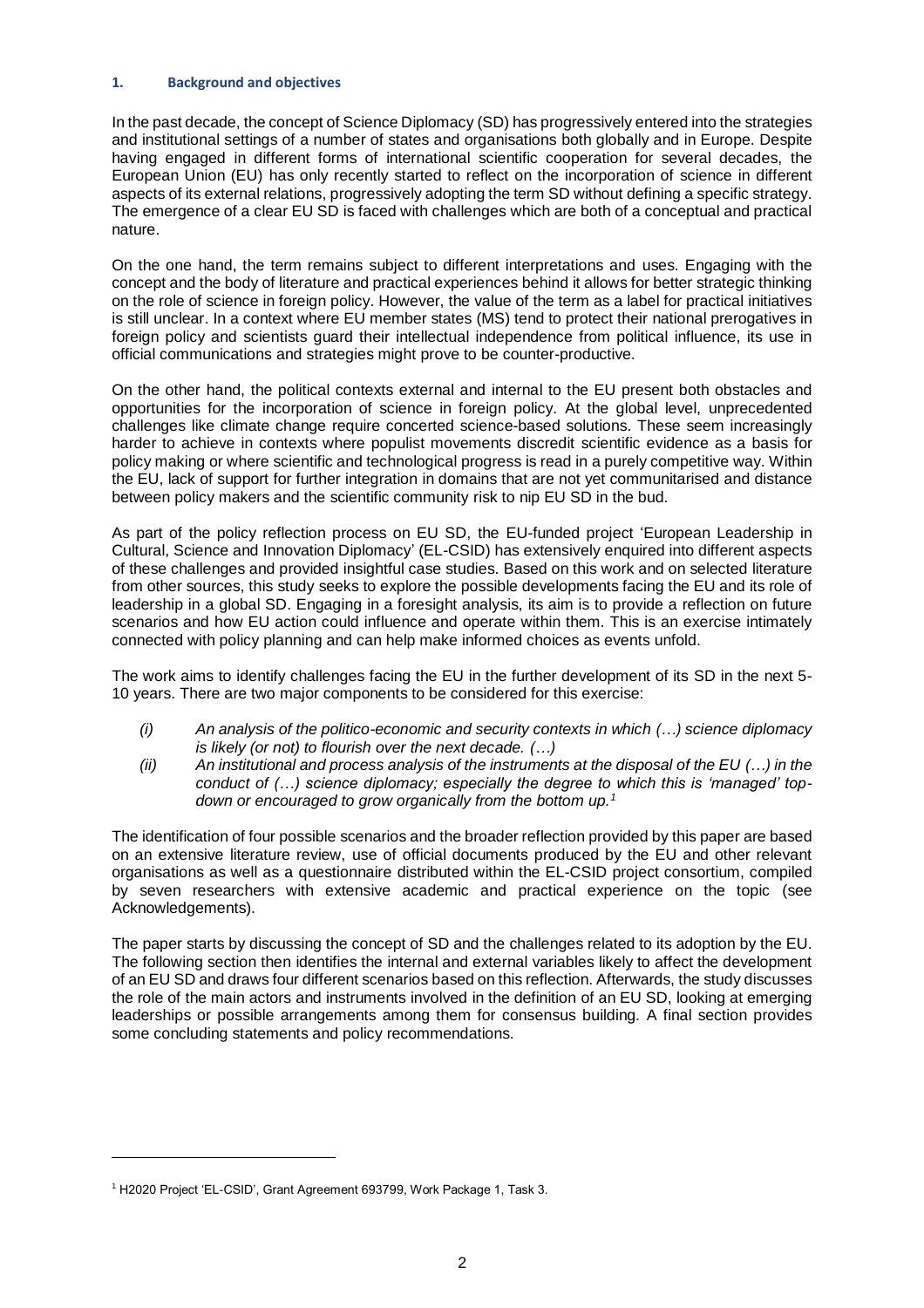#### **2. Concept and related challenges**

The concept of 'science diplomacy', albeit useful for both academic enquiry and policy making, presents some weaknesses. It is far from being stable and clearly defined. Instead, different understandings based on economic (competitive), political or scientific objectives create tensions for the coherence of the term. <sup>2</sup> As part of a foresight analysis on EU SD, reflection is needed both regarding its usefulness as a concept that inspires and guides policy making as well as its strength in terms of strategic communication when used to label specific initiatives.

First, the broad use of the term SD to categorise activities that do not have an explicit diplomatic character raises a problem of agency. Does SD need to be carried out by self-recognised 'science diplomats'? Or does the simple involvement of governments as facilitators or funders of a scientific initiative – motivated inter alia by its diplomatic value – suffice to apply this label? This is a central question as scientists might feel uncomfortable or even refuse to be indicated as serving foreign policy interests. Similarly to what has been noted with regard to the concept of cultural diplomacy – where cultural operators are traditionally jealous of their independence – 'Once [they] make use of EU funding and technical support, they take part in implementing EU policy objectives, regardless of whether they perceive themselves as EU agents or not'.<sup>3</sup> However, this applies to initiatives that have been organised or funded by EU institutions to explicitly include foreign policy goals.

Second, while it is easier from a conceptual standpoint to distinguish between SD and the more neutral idea of international scientific collaboration/relations, policy makers often tend to use SD as a catch-all term. This can include putting a diplomatic label on initiatives that are otherwise devoid of clear political goals. Also, the lack of agreement over the meaning of SD allows various actors to use the term – which resonates neutrality of means and purposes – to push their individual agenda. While the three typologies defined by the AAAS/Royal Society Report<sup>4</sup> – namely 'science in diplomacy', 'diplomacy for science' and 'science for diplomacy' – remain useful for conceptual reflections, more policy-oriented distinctions have been put forward in the context of EL-CSID, for example 'between an actor's intention to make the scientific cooperation with partners its foreign policy objective and an actor's intention to use (or exploit) cooperation in science as a tool for another foreign policy goal'.<sup>5</sup> This categorization shifts the focus on the actor's intentions. A further step towards concepts that can readily be applied to policy advice and policy making is to stop focusing on dichotomies opposing normative vs. interestbased drivers for science cooperation or purely scientific vs. other policy objectives. Ultimately, all policies are designed to serve interests existing at a certain level of governance, but some of these need action to be taken at global level in order to be effective. This clearly emerges in the conceptual framework proposed by Gluckman et al, who write that 'for a country to make any investment that supports science diplomacy, the actions must be seen to either directly or indirectly advance its national interest, but that national interest can be parsed according to motivations and intervention logic'.<sup>6</sup> The authors propose a new categorization based on the level where the interest resides:

- Actions designed to directly advance a country's national needs;
- Actions designed to address cross-border interests;
- Actions primarily designed to meet global needs and challenges.<sup>7</sup>

This change of perspective can also be applied to the EU. An EU SD could take shape as more goaloriented and aimed at the incorporation of science across all fields of external relations, with different contributions based on the level of interest they serve (EU, cross-border/inter-regional/bilateral or global). A similar point, which partly overlaps with these three levels, had already been brought forward by Van Langenhove,<sup>8</sup> who called for the EU to focus on 'three areas that are a mix of self-interests and aspirations to have a positive impact on the world':

7 Ibidem.

<sup>2</sup> Flink, Tim & Nicolas Rüffin. Forthcoming 2018. The Current State of the art of Science Diplomacy.

<sup>&</sup>lt;sup>3</sup> Trobbiani, Riccardo & Simon Schunz. 2018. The European Union's multi-level cultural diplomacy vis-à-vis the United States of America, UNU-CRIS Working Paper 2018/7, UNU-CRIS, Bruges.

<sup>4</sup> AAAS & Royal Society. 2010. New Frontiers in Science Diplomacy, The Royal Society Science Policy Centre, London. <sup>5</sup> Penca, Jerneja. 2018. The rhetoric of 'science diplomacy': Innovation for the EU's scientific cooperation?, *EL-CSID Working Paper 2018/16*, IES, Brussels.

<sup>6</sup> Gluckman, Peter D., Vaughan C. Turekian, Teruo Kishi, & Robin W. Grimes. 2017. Science Diplomacy: A Pragmatic Perspective from the Inside, *Science & Diplomacy 6(4).*

<sup>&</sup>lt;sup>8</sup> Van Langenhove, Luk. 2017. Tools for an EU Science Diplomacy, European Commission Directorate-General for Research and Innovation, Brussels, p. 6.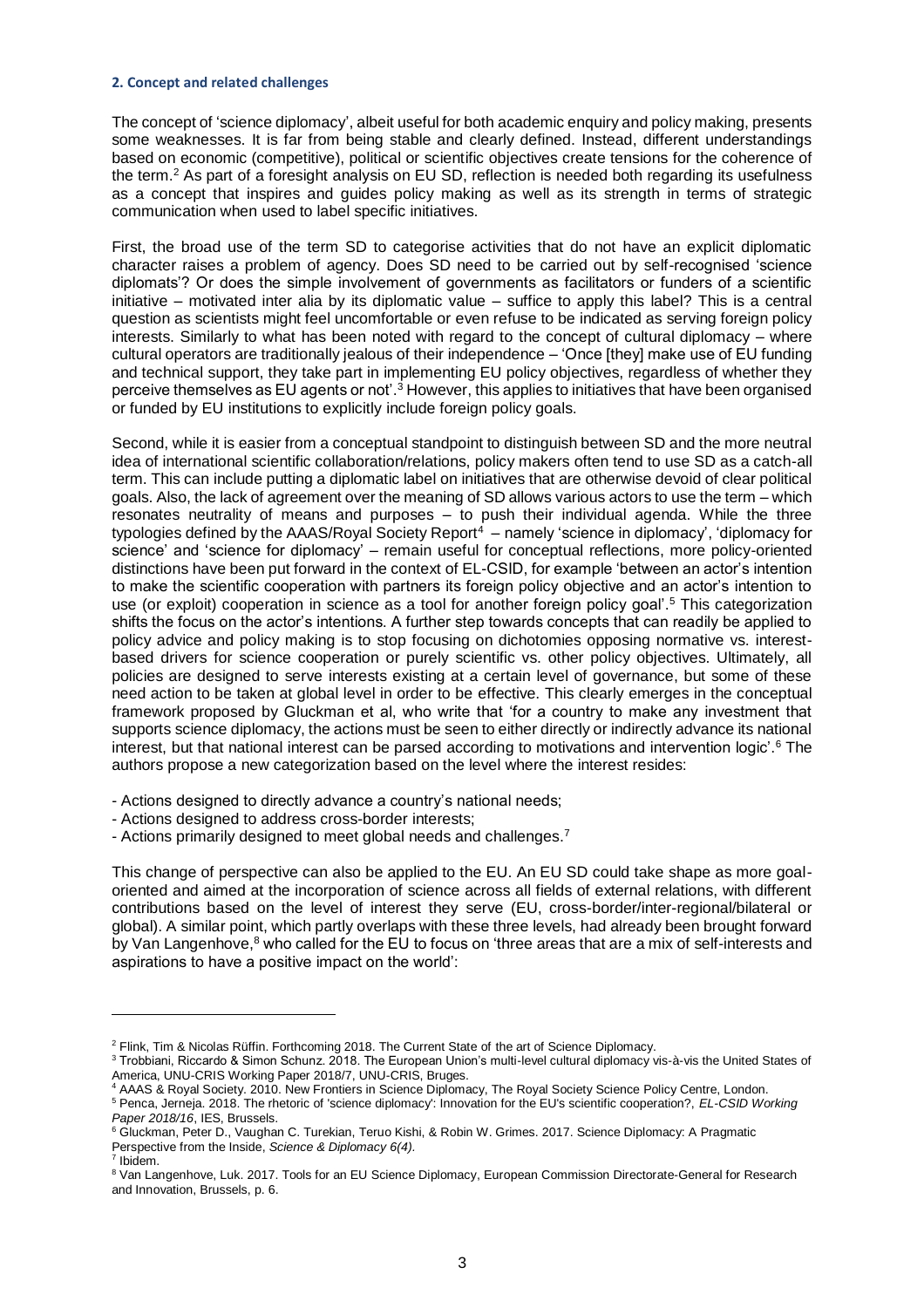- Science and technology contributions towards improving European trade in the world (cf. EU interest);

- Science and technology contributions towards enhancing regional security in its neighbourhood (cf. cross-border/inter-regional interest);

- Science and technology contributions towards tackling global problems (cf. global interest).

This shift of paradigm can help frame future-oriented reflections by looking at their practical policy implications.

Besides conceptual considerations, SD must be analysed from the angle of EU strategic communication. Better care in communicating SD as a policy is fundamental. EL-CSID results suggest the presence of a relatively fertile ground among EU scientists, yet attached to some caveats. In an enquiry carried out within the Horizon 2020 (H2020) scientific community, senior scientists leading international projects were found to receive relatively well the term 'science diplomat' and to be ready to engage with diplomatic issues. However, they strongly protected the neutrality of science and often advocated the idea that its objectives cannot be politically directed.<sup>9</sup>

But strategic communication of SD does not only concern relations with the scientific community. Arguably, many problems lie with broader communication of the EU's role as an institutional actor in the field of science. In 2015 a survey revealed that citizens of the EU's ten strategic partner countries would hardly recognise the EU as a scientific actor. When asked to associate the topic of 'science, research and technology' with either the 'EU' or 'Europe', only 26.9% of the respondents to the survey picked the EU, while 38.3% indicated 'Europe', 21.6% stated that there is no difference between them and 13.1% could not answer the question. Furthermore, 'science, research and technology' was the policy topic least often associated with the EU when compared to 'economy' (46.6%), 'politics' (42.6%) or 'social development' (30.5%), and only ranked above 'culture and sports' (17.6%).<sup>10</sup>

More problematically, EU's image in many countries is also affected by European history and geopolitics, especially concerning colonialism. The question is: is EU science cooperation really perceived as neutral in developing countries, former European colonies and countries with a history of cultural and political confrontation with Europe? Does it function as a tool to de-politicise the EU foreign policy agenda? How do external perceptions influence the future of EU SD? Three EL-CSID reports looked at external perceptions of EU SD coming mostly from the academic world in Egypt,<sup>11</sup> Tunisia<sup>12</sup> and Turkey,<sup>13</sup> which were tested through survey and interviews. Although a general positive evaluation and interest in collaboration emerged from this exercise, a recurring theme was the perception of the EU as an actor driven by its political and economic agenda and motivated by the intention to appear stronger than its competitors rather than by the sake of science and scientific progress per se. In these political contexts, the EU struggles to enhance its reputation of an actor applying double standards in international politics on issue like human rights. Also, in the cases of Turkey and Tunisia a majority of the respondents believe that EU scientific cooperation in the current form constitutes an interference in their country's internal affairs. This highlights, inter alia, the importance of enhancing coherence between the different EU external policies as part of a larger strategic approach.

In brief, in some situations the EU would benefit from downplaying the level of political control retained over certain initiatives. A better communication approach on the EU side might be considering the foreign policy dimension of international scientific collaboration without publicly using the SD label, unless useful to do so. Also, the EU could simply highlight ex-post how certain initiatives served EU diplomatic goals besides their inherent scientific ones.

Future EU reflections on SD as a policy should first of all clarify the extent of this term and how it can strategically influence the use of science in international relations. Indeed, the boundaries between scientific cooperation supported by public resources and government-driven SD are fuzzy. Scientific

[http://ec.europa.eu/dgs/fpi/showcases/eu\\_perceptions\\_study\\_en.htm.](http://ec.europa.eu/dgs/fpi/showcases/eu_perceptions_study_en.htm)

- <sup>11</sup> Hatzenberger, Antoine. 2018a. Case study report: The view of the EU cultural and science diplomacy from Egypt, *EL-CSID Working Paper 2018/12*, IES, Brussels.
- <sup>12</sup> Hatzenberger, Antoine. 2018b. Case study report: The view of the EU cultural and science

<sup>&</sup>lt;sup>9</sup> Proud, Virginia. 2018. The Hunt for Science Diplomacy: Practice and Perceptions in the Horizon 2020 Scientific Community, *EL-CSID Working Paper 2018/18*, IES, Brussels.

<sup>&</sup>lt;sup>10</sup> Public Policy and Management Institute, National Centre for Research on Europe & NFG Research Group. 2015. Analysis of the perception of the EU and of EU's policies abroad, Annex III p. 112-114,

diplomacy from Tunisia, *EL-CSID Working Paper 2018/13*, IES, Brussels.

<sup>13</sup> Senocak, N. Selin. 2018. Case study report: The Perception of the EU Cultural and Science Diplomacy in Turkey, *EL-CSID Working Paper 2018/14*, IES, Brussels.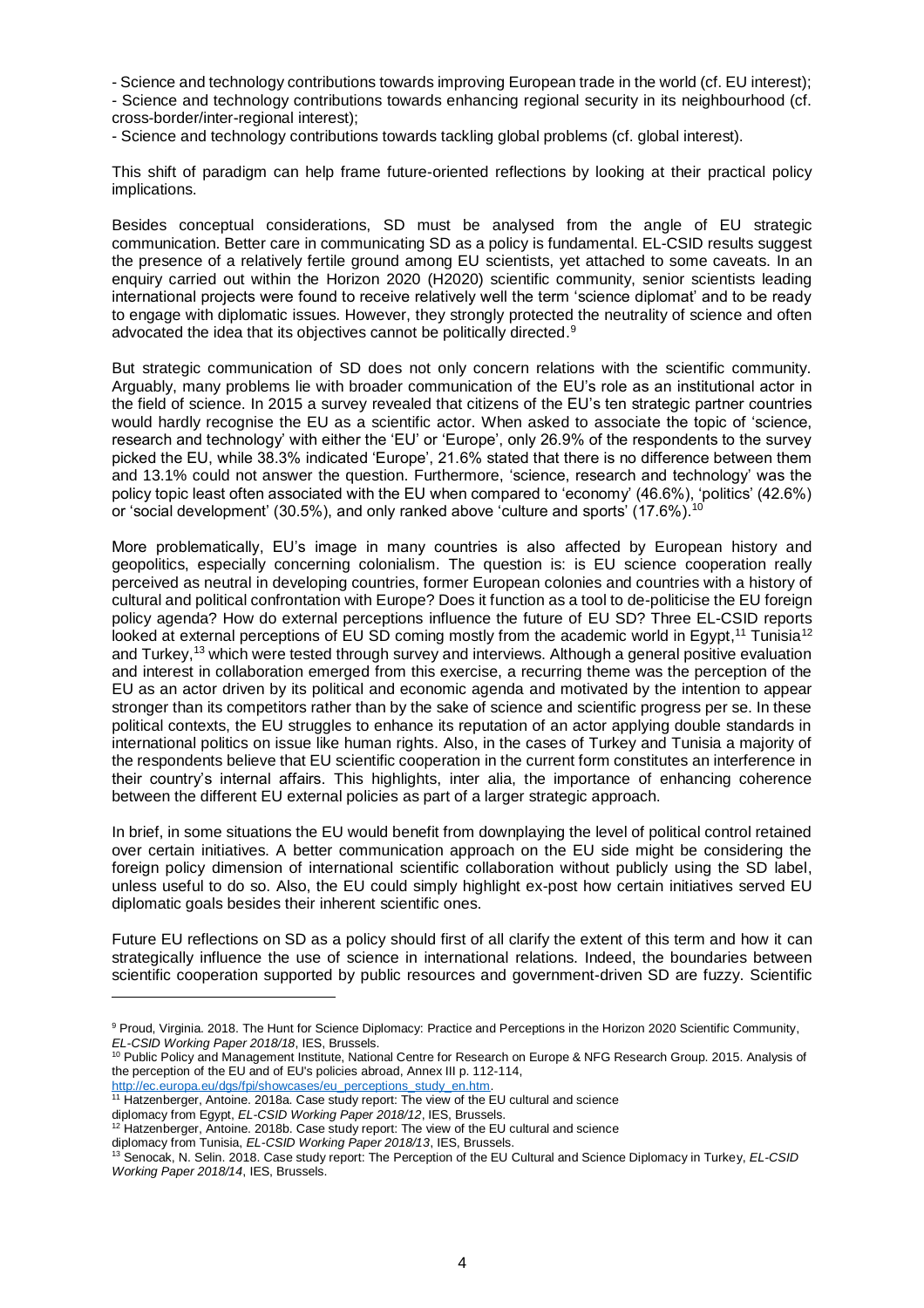cooperation most often serves a plurality of goals in science and beyond<sup>14</sup> and scientific results in some fields can help find solutions to global challenges which are part of foreign policy objectives. As suggested by Gluckman et al, reframing these categories based on the motivations for an actor to invest in SD brings the concept closer to policy advice and policy making. Such an approach can help the EU think strategically on how to better incorporate science and scientific advice in all the diverse dimensions of its external relations. However, this goes in parallel with deciding on the appropriateness of this term to label initiatives, as this might affect perceptions by the implementing and target actors. In brief, a stronger EU SD could be (1) goal-oriented and aimed at the incorporation of science across all fields of external relations, with changing roles according to the three levels proposed and (2) used primarily as a tool for strategic thinking and policy making, and only constitute a label for external communication for ad-hoc, carefully evaluated initiatives.

### **3. The future of EU Science Diplomacy: SWOT analysis and future scenarios**

### **3.1 Internal and external political, economic and security variables**

A reading of the EL-CSID publications and other relevant EU SD literature points at a few possible internal and external variables affecting the development of an EU SD. A Strengths, Weaknesses, Opportunities, and Threats (SWOT) analysis can help organise these variables and identify simplified scenarios. The exercise draws heavily, but not exclusively, upon Van Langenhove and Boers' SWOT analysis of SD. 15

The *Strengths* and *Weaknesses* of SD can be approached as positive and negative variables of one local, internal factor, namely 'support and involvement of the relevant EU 'policy entrepreneurs'' (scientific community, EU Member states, etc.). See table 1

The creation of an internal European consensus on the need for an EU-level SD and a clear understanding of its focus – as complementary to national and non-governmental activities – are both essential elements for EU leadership on the global stage.

First, this consensus should include scientific and research communities. One of SD's major strengths would be if the scientific community takes part in the reflection and consensus-building on an EU SD and in its implementation. This involvement should not lead to a loss of independence for scientists. Inter alia, it would give them a chance to jointly define the limits and boundaries of EU's support and stirring in such a policy. Conversely, one of the major weaknesses would be if – as mostly seems to be the case at present – support for SD remains primarily located in the policy community. EL-CSID results provide the example of Science and Technology Agreements (STA), which have been mostly driven by political considerations and seem to be little valued by scientists. 16

Equally important is the convergence of EU MS towards a strengthened EU SD. A lack of a consistent strategy shared by the EU and its MS, as well as other actors involved in EU external relations, could substantially undermine EU's credibility and impact abroad, as it does in other policy domains.<sup>17</sup> Lockin effects resulting from weak EU foreign policies and services (European External Action Service - EEAS) and the MS' prerogative in science and research, plus a lack of coherent EU strategies in both fields might be fatal to what still is an emergent policy. EU MS have traditionally been jealous of their competences in science policy, and the EU has tried to carve a role for itself based on narratives of scaled-up economic development and competitiveness.<sup>18</sup> How the EU will find its complementarity with national actions in such a complex interstitial policy field remains to be seen, and while multiple options are available, these are all challenging in different ways.<sup>19</sup> Also, before consensus for coordinated EU-

<sup>14</sup> Gluckman et al. 2017. op. cit.

<sup>15</sup> Van Langenhove, Luk & Elke Boers. 2018. Science Diplomacy in Search of a Purpose in the Populist Era, *EL-CSID Policy Brief 2018/4*, IES, Brussels; see also Van Langenhove, Luk. 2016. Global Science Diplomacy as a New Tool for Global Governance, *FOCIR Pensament 3*, FOCIR, Barcelona.

<sup>&</sup>lt;sup>16</sup> Rüffin, Nicolas. 2017. Science and Technology Agreements in the Toolbox of Science Diplomacy. Effective Instruments or Insignificant Add-ons?, *EL-CSID Working Paper 6/2017*, IES, Brussels.

<sup>&</sup>lt;sup>17</sup> Lack of internal cohesion and external coherence between member states' policies has increasingly demonstrated its disruptive potential in fields like migration and energy among others.

<sup>&</sup>lt;sup>18</sup> Rüffin, Nicolas. Forthcoming 2018. EU Science diplomacy in a contested space of multi-level governance: Ambitions, constraints and options for action*.*

<sup>19</sup> Ibidem.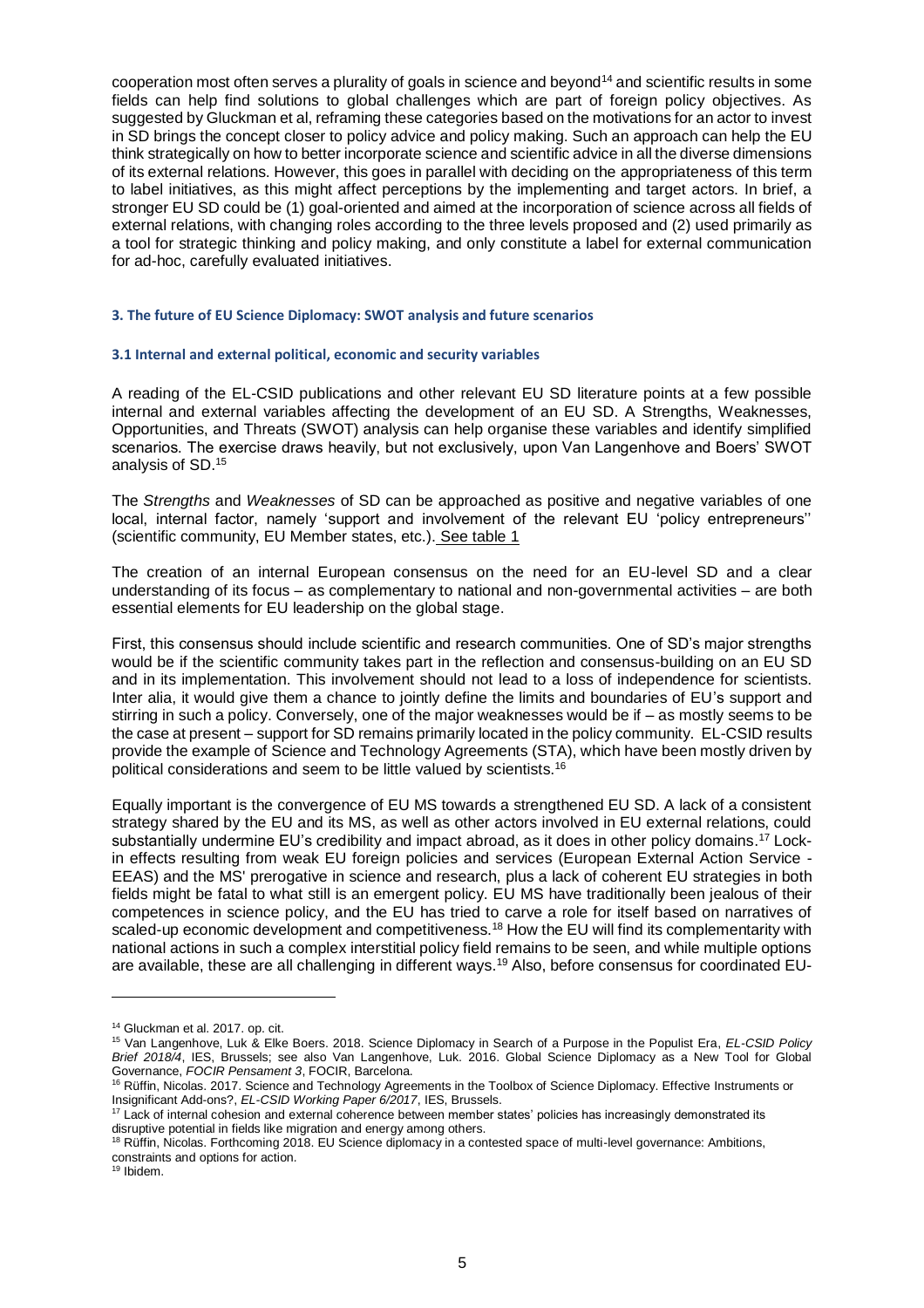level action is created, what is still missing in many EU MS is even the adoption of SD as a coherent and properly funded national policy. National SD strategies and structures are limited to a few EU countries as most MS have not fully integrated scientific cooperation with foreign policy.<sup>20</sup> Additionally, states often use SD as 'just a buzzword to label their policy of nation-branding and self-promotion'.<sup>21</sup> These considerations are closely tied to what will be the future agreement on the need for further EU integration, particularly in key fields like science and research. Many EU MS have strong national Science, Technology and Innovation (STI) systems and are already involved in many European or transnational science cooperation projects. A factor of strength would be increased awareness within the EU of the need to enhance EU collaboration and economies of scale in research and innovation, both as a source of economic growth and as a way to find solutions to common challenges. The weakness potentially counterbalancing this development is constituted by national governments that refuse further European integration across policy domains.

Finally, but not less importantly, these developments chiefly depend on willingness and good internal communication within EU institutions themselves, which seem to be increasingly present, but cannot be given for granted in the future. Under the initiative and leadership of the Commission's Directorate General for Research and Innovation (DG RTD) and key figures like the European Commissioner for Science, Research and Innovation Carlos Moedas, SD – which started as a minor concept – became a central piece of EU's 'open to the world' strategy. It allowed DG RTD to gain a more policy-oriented role and it was progressively acknowledged as a policy by other DGs dealing with external actions and EEAS, which now communicate with DG RTD on the concept and its strategic dimension. While strengthening its 'diplomacy for science', the EU has increasingly developed 'science for diplomacy' tools. In this effort, EU institutions seem to be motivated by a mix of interests and normative concerns. Interest-based justifications constitute the prevalent narrative and are mainly of an economic nature. These tie STI to jobs, growth and competitiveness, as is clearly visible across H2020. Norms are instead mostly related to the use of STI as tools to promote development and peace building abroad.<sup>22</sup> Interesting for this foresight analysis is that these two justifications appeal to different audiences and constituencies,<sup>23</sup> and maintaining them in parallel while reducing contradictions could be key to create consensus within the EU on the topic.

The *Opportunities* and *Threats* could also be collapsed into positive and negative answers, respectively, to a variable or driver of change in the macro-environment: 'Global consensus on the need for sciencebased multilateral solutions to global challenges'. See table 1

The global emergence of populist and nationalist movements focused on short-termed electoral return rather than long-term policy planning threatens the role of science as a foreign policy tool and EU leadership in this domain. The current US administration, most notably, has demonstrated explicit rejection of scientific evidence as a basis for decision-making, particularly concerning man-made climate change. Also, the EU capacity to create global consensus should go beyond national governments, involving a public diplomacy dimension aiming at supporting scientists while safeguarding their independence and credibility. With the current political climate in the US (less funding, no voice in policy making and negotiations), it would be important to reach out to the American scientific community. The challenge is here twofold. On the one hand, the international scientific community is required to find viable solutions to the problems that are facing humanity and to provide scientific advice to policy makers on how to tackle issues as diverse as climate action, energy, food production, water management and more. On the other, the same international scientific community is faced with a growing distrust from the public, who increasingly values short-termed policy promises over sciencebased rational decision-making. In other words, scientists together with policy makers who base their choices on scientific advice are not only faced with the intrinsic complexity of their tasks – whose nature and purpose are unprecedented – but also the need to reassert their authority and credibility as the actors who are entitled to provide these solutions. In some fields they are even required to convince the public of the very existence and seriousness of these global challenges. Indeed, the reflection on the ways to react to the climate change is both a challenge as well as an opportunity for EU SD. SD can play a role in fostering exchange, raising the profile of the EU and its partners and combatting misinformation on the nature of and solutions of common problems.

<sup>20</sup> Van Langenhove. 2017. op. cit., p. 5.

<sup>21</sup> Van Langenhove & Boers. 2018. op. cit., p. 3.

<sup>22</sup> López de San Román, Alea & Simon Schunz. 2018. Understanding European Union Science Diplomacy, *Journal of Common Market Studies* 56(2), 247-266.

<sup>23</sup> Ibidem.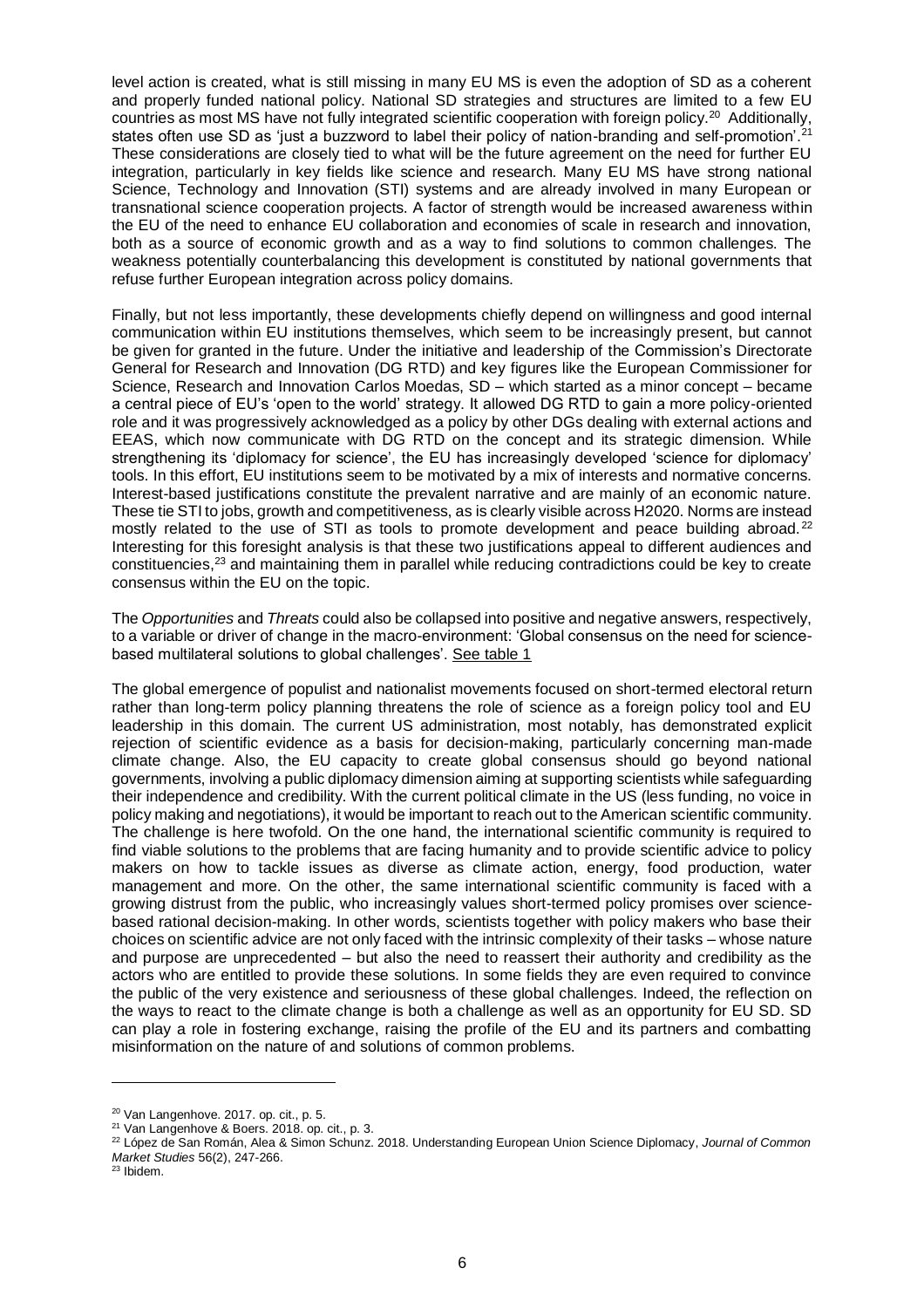For a global consensus on the use of science to tackle global challenges, the involvement of external actors like Asian, African, and Latin American countries in EU initiatives and diplomatic efforts becomes fundamental. BRICS countries are set to become key actors in SD,<sup>24</sup> and the EU's attention should shift towards facilitating their positive leadership. Many countries with which political relations are historically more problematic, like Russia and Iran, are still eager to cooperate with the EU in many scientific fields. The EU should take this opportunity, granted that it will persist. Concerning developing countries, part of the challenge is overcoming 'science for development' approaches while moving towards equal partnerships to address common problems on an equal footing.<sup>25</sup> In particular, the active involvement of 'graduated' countries, which are no longer eligible for EU development aid, in scientific cooperation on common challenges will be key to create leadership in their respective regions on issues like climate change, food security and health. In its cooperation with countries which are not yet 'graduated', the CESCAN I and II projects with the Andean Community have demonstrated that where possible, a region-to-region approach can potentially assure such leadership at the regional level.<sup>26</sup> However, scientific cooperation with the developing world needs to take into account political and historical contexts. The cited contrast between interests and norms in the SD debate is not clearly resolved in EU's discourse and policies.<sup>27</sup> This contrast impacts on third countries' perceptions of EU action as primarily driven by one-sided interests, especially in post-colonial relations.

Other factors could impact the external opportunities (or threats) facing EU leadership. An example is how scientific innovation will be regarded in the future: as a close process lead by private economic interest or as open innovation, where the final aim is to disseminate results and co-create solutions to common challenges. Misguided self-interest and the distorted perception of scientific progress as a purely national good to be protected for short-term goals are threats that could characterise negative scenarios. The changing global economic and STI context itself shows a rise of competition: 'traditionally science diplomacy has had a focus on collaboration, but with the growing importance of knowledge driven innovation as a growth factor in the economy, competitive thinking is becoming more influential the field'.<sup>28</sup> This accompanies a broader process of decline of Post-WWII liberalism and free trade. Tensions emerge between on the one hand the increased need for interdisciplinary, international cooperation to tackle future global issues, and, on the other hand, the increasing pressure on such cooperation coming from both populism and the need to remain competitive.<sup>29</sup> In particular, while basic research offers relatively uncontroversial grounds for cooperation, as research and development get closer to the market competition mindsets tend to emerge, even within the EU. This was highlighted in the EL-CSID project in the case of EU scientific cooperation with China in the field of solar photovoltaics, where the rise of predominance of Beijing at the detriment of the European industry has precluded collaboration on this topic under the EU framework programmes. In this context, it has been argued against the uncritical translation of the term SD to the domain of scientific and industrial innovation (innovation diplomacy), where mutual interests and win-win cooperation are less easy to highlight. 30 Nonetheless, preliminary evidence also suggests that while the narrative of global competition is well present at the strategic level, day-to-day activities of science and innovation diplomacy agencies are not characterised by rivalry or even knowledge of each other's activities. This is accompanied by the fact that while nation branding lies at the heart of state-driven SD, actions on the ground can enjoy a good degree of autonomy in some cases.<sup>31</sup>

Taking these two macro-variables summarised by internal Strengths and Weaknesses and external Opportunities and Threats would give us four simplified scenarios, illustrated in the matrix in Table 1.

<sup>&</sup>lt;sup>24</sup> Rüffin, Nicolas. 2018. Case Study Science and Innovation Diplomacy Agencies at the nexus of research, economics, and politics, *EL-CSID Working Paper 2018/10*, IES, Brussels.

<sup>25</sup> See e.g. Selleslaghs, Joren. 2017. EU-Latin American Science Diplomacy, *EL-CSID Working Paper 2017/08*, IES, Brussels. <sup>26</sup> See Communidad Andina, Resultados on CESCAN II, [http://www.comunidadandina.org/cescanII/cescanII.html;](http://www.comunidadandina.org/cescanII/cescanII.html) Kingah, Stephen, Ana B. Amaya, & Luk van Langenhove. 2016. Requirements for Effective European Union Leadership in Science and Cultural Diplomacy on (Inter) Regionalism in the South, *EL-CSID Working Paper 2016/1,* IES, Brussels, p. 35.

<sup>27</sup> López de San Román & Schunz. 2018. op. cit.

<sup>28</sup> Leijten, Jos. 2017. Exploring the Future of Innovation Diplomacy, *European Journal of Futures Research* 5(20), 1-12. <sup>29</sup> Ibidem.

<sup>&</sup>lt;sup>30</sup> Gehrt, Daniel, 2018. Innovation diplomacy caught between the two opposing logics of cooperation and competition: Case study on EU-China S&T cooperation in the field of solar PV, *EL-CSID Working Paper 2018/15,* IES, Brussels.

<sup>31</sup> Rüffin. 2018. op. cit., p. 16.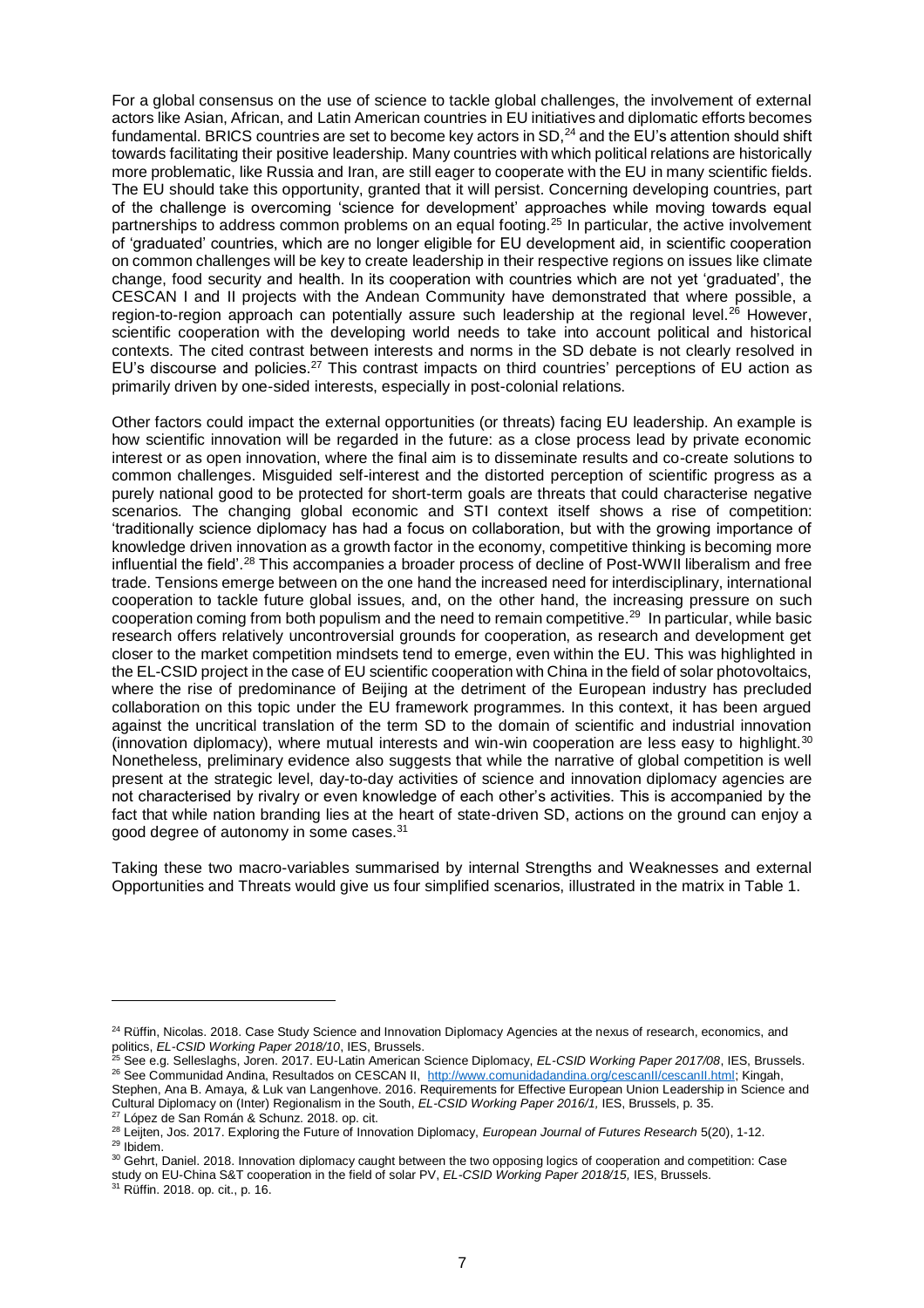# *Table 1. SWOT analysis for EU science diplomacy*

|                                                                                                                     | Weaknesses:                                                                                                                                                                                    | <b>Strengths:</b>                                                                                                                                               |
|---------------------------------------------------------------------------------------------------------------------|------------------------------------------------------------------------------------------------------------------------------------------------------------------------------------------------|-----------------------------------------------------------------------------------------------------------------------------------------------------------------|
| Internal<br>External                                                                                                | EU<br>policy<br>entrepreneurs<br>(scientific community, EU MS,<br>EC and others) NOT involved in<br>EU global SD policies.                                                                     | EU<br>policy<br>entrepreneurs<br>(scientific community, EU MS,<br>EC and others) involved in EU<br>global SD policies.                                          |
| <b>Opportunities:</b>                                                                                               | Sub-Optimal scenario 1:                                                                                                                                                                        | Optimal scenario:                                                                                                                                               |
| Global consensus on the need<br>for science-based multilateral<br>solutions to global challenges.                   | Lack of political stirring from the<br>EU and EU leadership<br>in<br>multilateral fora. Possible EU<br><b>MS</b><br>intergovernmental<br>multilateral<br>leadership<br>in.<br>decision-making. | EU leadership in SD for<br>multilateral<br>science-based<br>solutions to global challenges.                                                                     |
| Threats:                                                                                                            | Worst scenario:                                                                                                                                                                                | Sub-optimal scenario 2:                                                                                                                                         |
| <b>LACK</b> of global consensus on<br>the need for science-based<br>multilateral solutions to global<br>challenges. | Lack of political stirring from the<br>and EU leadership<br>EU -<br>in<br>multilateral<br>fora.<br>Weak<br>possibility for EU MS soft power<br>and mediation to create global<br>consensus.    | EU isolation in advocating for<br>science-based<br>solutions<br>to<br>global challenges. Possible EU<br>soft power and mediation to<br>create global consensus. |

## **3.2 Four scenarios facing EU SD**

# **Optimal scenario: EU leadership in SD for multilateral science-based solutions to global challenges.**

In optimal conditions, the EU manages to create consensus on the use of science in its external relations. On the one hand, by involving the scientific community with a non-intrusive approach, such as informing scientists of foreign policy contexts and priorities while identifying synergies without imposing too burdensome political agendas upon their daily work. On the other, by helping EU MS build SD capacities and persuading them to pool part of these resources towards a shared European approach.

This unfolds in parallel to a prevailing cooperative mindset in international scientific relations, where open innovation and open science are perceived as beneficial to economic development and to the resolution of global challenges. Populist movements either lose political momentum or start to accept science as a necessary basis for policy making to solve problems beyond short-termed political cycles. EU science cooperation moves towards a more inclusive and equal partnership with developing countries, dispelling accusations of only being driven by economic interests and of using science to disguise political agendas.

An expansion of two current positive trends creates the opportunity for EU leadership globally. First, the growth of networks connecting the scientific community and policy makers at the global and national level. This goes in parallel with a stronger awareness within the policy community of the need for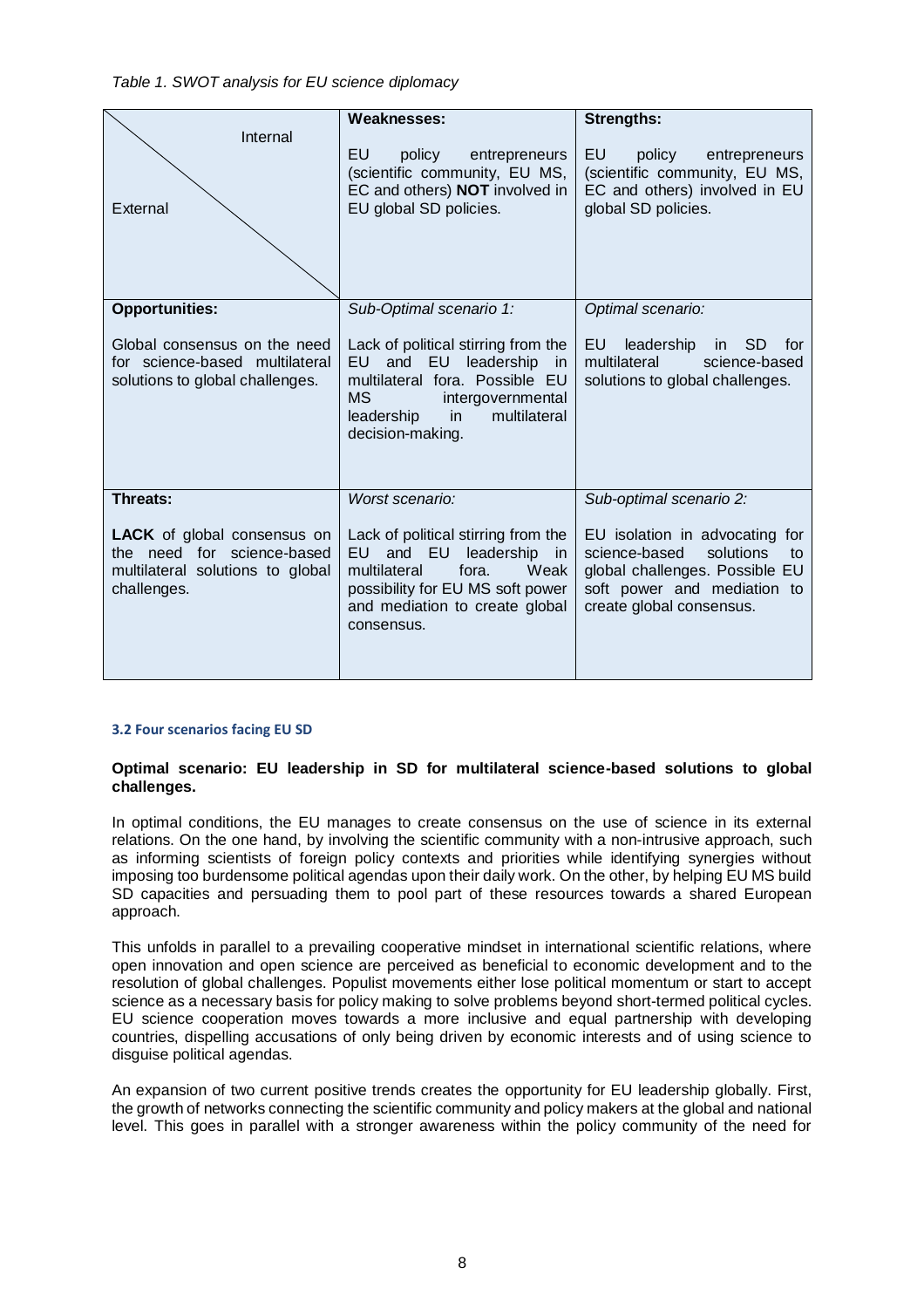scientific solutions to the problems states are faced with.<sup>32</sup> What might look like 'a coalition of Science and Technology organisations, major funding agencies and multilateral organisations', $^{33}$ ensures global stirring for science-based policy making, with a strong EU leadership.

# **Sub-optimal scenario 1: Lack of political stirring from the EU and EU leadership in multilateral fora. Possible EU member states' intergovernmental leadership in multilateral decision-making.**

The opening of an opportunity window for EU leadership on the global stage is not matched by internal consensus on a coherent SD approach. Support for SD mostly remains within the policy making community, which prioritises the symbolic dimension of scientific cooperation, charging scientists with political agendas they are little aware of. Only few key EU MS have structured SD approaches, but these remain uncoordinated and with little pooling of resources.

This damages the EU's perceived actorness and leadership in SD on the global stage. The EU is not sufficiently identified as an actor in the field of STI.<sup>34</sup> The favourable global context allows for the leadership of some European countries, that converges on common themes like climate change, but disperses political clout in multilateral fora. Impact is not maximised. Also, purely national SD remains tied to nation-branding logics which do not fully exploit the cooperative potential of international scientific relations.

While some shared European foreign policy goals are sustained by single MS – competition prevails in fields and geographical areas where national interests diverge. Geographically, scientific relations are carried out bilaterally with developing countries based on post-colonial ties and strategic economic interests. Also, cooperation in close-to-market technologies remains underexploited within EU and fragmented vis-à-vis third countries.

## **Sub-optimal scenario 2: EU isolation in advocating for science-based solutions to global challenges. Possibility for EU soft-power and mediation to create global consensus.**

Internal consensus and incorporation of SD into EU foreign policy create stronger European clout to advocate for science-based policy solution and to boost international scientific cooperation. This action takes place in relative isolation in a context of global rise of populist movements and distrust for science.

However, the progressive inclusion of the European scientific community into a SD incorporated in an EU foreign policy opens up possibilities. First, to create alliances with global and national STI organisations to lobby and communicate the need for science-based solutions worldwide. Second, to step up public diplomacy by directly targeting scientific communities and sub-national authorities in third countries (e.g. the US), inter alia, through the further opening of EU research programmes.

A possible shift of strategic STI alliances, getting closer to key developing countries based on a discourse of economic profitability of sustainable development, can help the EU regain centrality. Internal EU cohesion also comes with increased intra-EU STI cooperation and economies of scale. In front of a global competitive mindset, this can reposition the EU as a technological and scientific innovator, by maximising the impact of its R&D investment.

# **Worst scenario: Lack of political stirring from the EU and EU leadership in multilateral fora. Weak possibility for EU member states' soft-power and mediation to create global consensus.**

The worst-case scenario for EU leadership in SD is one of synchronic dissociation of EU and global politics from science cooperation to provide public goods and fight global challenges. Competitive mindsets concerning scientific innovation prevail within and outside the EU. SD is strongly synonymous with nation-branding. The lack of internal EU cohesion leaves some EU MS advocating for sciencebased policy making in an uncoordinated way. The EU has the possibility to support their leadership in global fora as a short-term solution, while carrying out a parallel effort to build internal cohesion.

<sup>32</sup> Van Langenhove. 2016. op. cit., p. 21.

 $33$  Ibidem, p. 24.

<sup>&</sup>lt;sup>34</sup> See Public Policy and Management Institute et al., 2015. op. cit., Annex III p. 112-114.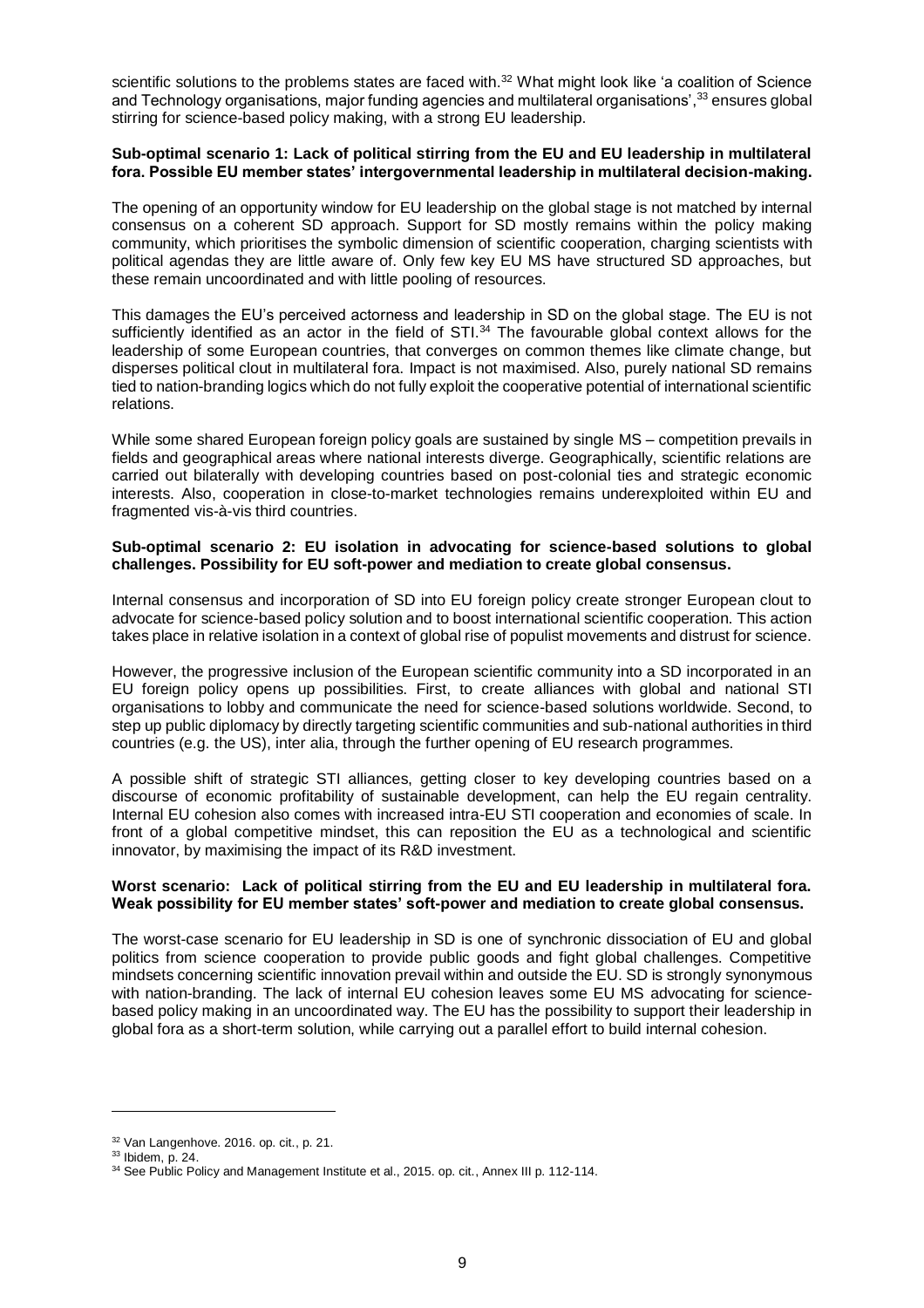The prevalence of competitive mindsets leads to uncoordinated, bilateral relations with developing countries, and to external perceptions of EU SD as based on one-sided economic interest, and, in the case of some developing countries, possibly post-colonial interference in their internal affairs.

Mobilisation and engagement with the STI community for global governance beyond state-centred multilateralism becomes even more fundamental. In the absence of governmental leadership, the EU can support and try to accelerate the shift towards a Multilateralism 2.0,<sup>35</sup> by seeking alliances with likeminded international STI organisations, international and regional organisations, private corporations but also sub-national authorities, which have increasingly proved central in committing to the fight against global challenges in absence of state willingness (e.g. US cities in COP21).

## **4. Who takes the lead? The actors and tools at the disposal of EU Science Diplomacy**

From this scenario-drawing exercise it emerges that a determining factor for future developments could be EU's ability to involve and coordinate relevant actors or 'policy entrepreneurs', particularly the scientific community, but also EU MS, some of which have structured or developing approaches to SD. Also, the EU will need to put science at the centre of its policy making process and to value the instruments at its disposal by enhancing their international dimension.

## **Scientific community**

While the involvement of the scientific community in SD is fundamental, most initiatives have historically needed a political impulse and stirring.<sup>36</sup> Indeed, the scientific community is both a beneficiary and an actor of EU SD. However, it should not be expected to provide political leadership. Initiative resides with politics, and the role of scientific research and technology have often been subject to political decisions. At the opposite end of the 'science diplomacy' spectrum, scientists have historically contributed to the furtherance of national interests and nationalist discourse both involuntarily and voluntarily. Involuntarily, as scientific success has been perceived to automatically contribute to the prestige of a nation, irrespective of the intention of the scientists as agents. More problematically, scientists have voluntarily put their knowledge at the service of purely national interests, a tragic and extreme case being technological innovation in warfare applied to the World Wars.<sup>37</sup> Therefore, government institutions must protect the independence of scientific research, but also facilitate its engagement with foreign policy challenges when these need scientific solutions to be addressed. MS and EU institutions' initiative is fundamental to support the creation of platforms for scientists' involvement in policy making and implementation.

The involvement of the scientific community should follow different logics in the policy formulation/policy making and implementation phases.

On policy formulation, the incorporation of scientific advice in foreign policy making needs to stem from a clear political will and cannot solely rely on external advocacy from scientific associations on certain themes (e.g. health risks of certain industrial activities, climate change). The involvement of scientific advice during the policy making process has received substantial attention from the Juncker Commission, in office since November 2014, which promoted the establishment of a Scientific Advice Mechanism and the development of public reflections for a reformed relationship between science and policy making.<sup>38</sup> However, the EU still demonstrates an inconsistent stance, at times privileging shortterm political calculations and economic interests over scientific evidence. <sup>39</sup> Support to science-based policy making becomes fundamental in times when fact-based decision making is threatened by populist politics and increased attention to short-termed electoral return. At a general level, H2020,

<sup>&</sup>lt;sup>35</sup> Van Langenhove. 2016. op. cit.

<sup>36</sup> Ruffini, Pierre Bruno. 2017. *Science and Diplomacy*, Springer International Publishing.

<sup>37</sup> See Forman, Paul. 1973. Scientific internationalism and the Weimar physicists: the ideology and its manipulation in Germany after World War I, *Isis 64(2),* 151-180, pp. 155-156.

 $38$  See EC. 2015. Strengthening Evidence Based Policy Making through Scientific Advice,

[https://ec.europa.eu/research/sam/pdf/strengthening\\_evidence\\_based\\_policy\\_making.pdf;](https://ec.europa.eu/research/sam/pdf/strengthening_evidence_based_policy_making.pdf) EC. 2016. Science & Policy Making: Towards a New Dialogue,

[https://ec.europa.eu/research/conferences/2016/ingsa2016/pdf/2nd\\_ingsa\\_final\\_report.pdf#view=fit&pagemode=none.](https://ec.europa.eu/research/conferences/2016/ingsa2016/pdf/2nd_ingsa_final_report.pdf#view=fit&pagemode=none)

<sup>&</sup>lt;sup>39</sup> See Trobbiani, Riccardo. 2017. Strengthening the Relationship between Science and Trade Policy in the European Union. *Science & Diplomacy,* 6(4).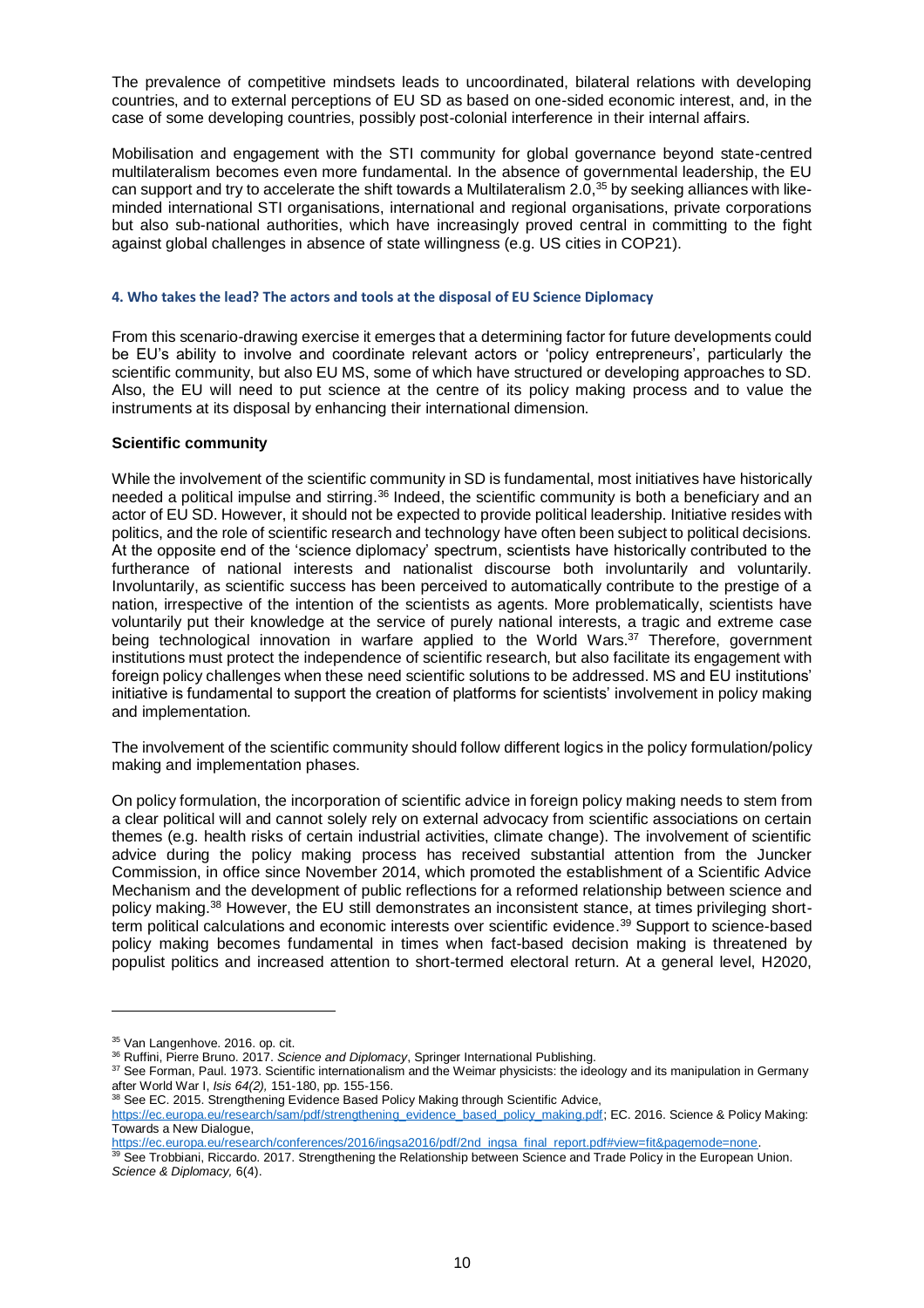JRC, ERC and COST actions can also play a role in closing the gap between policymakers and scientists.

Concerning the implementation of an EU SD, the EU should take a more distanced position. Scientists tend to congregate amongst themselves, fuelling their research questions, methods and findings, at a sub-state level – even if across states. Also, the scientific community pleads for safe spaces through which to conduct research, knowledge exchange and training. It can play a significant role in lobbying MS not to interrupt relationships whose scientific outcomes might benefit all. In this context, the EU can best act as a facilitator of such exchange, and a convenor to gather knowledge and share it. This role needs to be not intrusive, as it may become counterproductive. Also, the EU must be wary of the reemerging tendencies around in world, and in some European countries, <sup>40</sup> to exert political control over science, affecting its independence and credibility. In fact, 'inducing political expectations in the work of scientists may burden the scientists' primary responsibilities with the pressure of the need for that genuine cooperation to result in higher, more strategic outcomes'. <sup>41</sup> The EU should avoid falling into this trap by transforming science into a political battlefield with populist and anti-liberal governments. Rather, EU action should facilitate international scientific cooperation while giving it additional policy objectives by using it as a platform for dialogue with third countries and organisation. EU funding programmes can help this process by financing and facilitating scientific cooperation that addresses global challenges and targets specific countries. The EU should also act in informing and training scientists on global policy goals and political priorities. As noted within EL-CSID, 'there is significant upside in providing appropriate context and increasing capacity in some segments of the scientific community, particularly as science reaches higher Technology Readiness Levels and engages with a multiplicity of policy, industry, government and community stakeholders. Here science and technology may make a hard impact in economic and societal terms and awareness of political context can increase the likelihood of delivering actionable outcomes'.<sup>42</sup>

A stronger level of governmental involvement is however needed in the case of investment in international research infrastructures. The establishment of bilateral, regional and multilateral research efforts – often to achieve economies of scale and address scientific problems that cannot be tackled by limited national resources – has often needed governmental involvement both in terms of political and financial support. While supranational resources are limited, the EU has often played a role in this respect. Examples include the International Thermonuclear Experimental Reactor (ITER), where EU MS participate and contribute financially to the project through Euratom. Support from the EU, also through the European Investment Bank, can facilitate and leverage larger international investments in technological projects like the Noor Ouarzazate solar power complex in Morocco.

## **EU member states**

Regarding coordination with MS, the emergence of an EU SD will need to take place within the legal framework provided by the treaties. Here, SD can be described as a shared competence.<sup>43</sup> If the EU wants to embed this action into its external relations objectives and particularly its 2016 Global Strategy,<br>this also poses the question of finding a complementary role for ELLlevel SD vis-à-vis pational ones <sup>44</sup> this also poses the question of finding a complementary role for EU-level SD vis-à-vis national ones.

Considering the institutional framework of the EU and the Commission's legal competencies, the EU will have to fit in that picture either as a coordinator or as a provider of an added value to the MS' national SD. A stronger scientific cooperation within the EU will be a fundamental pre-requisite for the coherence and solidity of its external engagement. Cooperation in STI has in fact played a role in the European integration process itself, with spillovers in other policy domains. <sup>45</sup> However, current SD capacities present many imbalances among EU countries. <sup>46</sup> Larger member states like France, Germany, UK, Italy, Spain as well as advanced players like Switzerland, the Netherlands and Nordic

<sup>40</sup> See e.g. the case of Hungary: [http://www.sciencemag.org/news/2018/05/hungarian-scientists-are-edge-country-poised-force](http://www.sciencemag.org/news/2018/05/hungarian-scientists-are-edge-country-poised-force-out-top-university)[out-top-university.](http://www.sciencemag.org/news/2018/05/hungarian-scientists-are-edge-country-poised-force-out-top-university)

<sup>&</sup>lt;sup>41</sup> Penca. 2018. op. cit.; See also Flink & Rüffin. Forthcoming 2018., op. cit.

<sup>42</sup> Proud. 2018. op. cit., pp. 13-14.

<sup>43</sup> Van Langenhove. 2017. op. cit.

<sup>44</sup> Ibidem.

<sup>45</sup> See e.g. Curli, Barbara. 2017. Nuclear Europe: Technoscientific Modernity and European Integration in Euratom's Early Discourse, in: Manuela Ceretta & Barbara Curli (eds)*. Discourses and Counter-Discourses on Europe. From the Enlightenment to the EU*, London, Routledge, pp. 99-114.

<sup>46</sup> See Flink, Tim, & Ulrich Schreiterer. 2010. Science diplomacy at the intersection of S&T policies and foreign affairs: toward a typology of national approaches, *Science and Public Policy* 37(9), 665-677; Ruffini. 2017. op cit.; Flink & Rüffin. Forthcoming 2018. op. cit.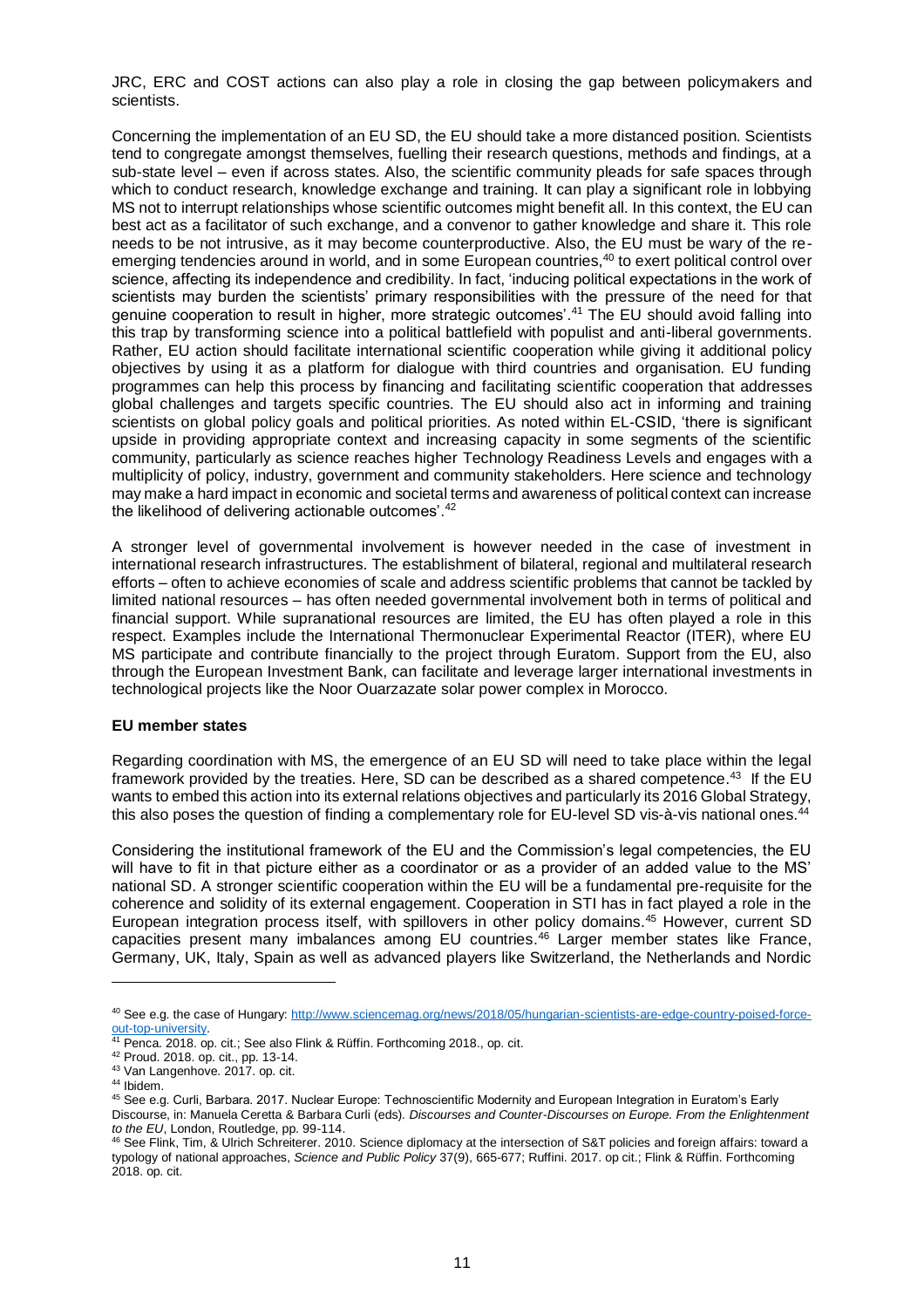countries among others have all developed to different extents formal or informal strategies and capacities for SD or international scientific cooperation. However, others have not achieved coherent and structured approaches, and this shortcoming may hinder the development of a truly European SD. The EU should support internal capacity building in SD to allow all MS to develop some strategies and tools according to national ambitions and needs.

More importantly, as both foreign policy and (to a slightly minor extent) science policy are domains where EU MS have historically been jealous of their prerogatives, the EU will have to find a complementary role and convince them of its added value. The current fragmentation of SD activities in third countries and lack of resources for common EU action are detrimental to European SD as a whole, as target countries tend to apply 'divide and rule' approaches and 'cherry pick the mode of collaboration that they prefer'.<sup>47</sup> However, consensus for top-down coordination of national initiatives seems to be very unlikely. Instead, the EU could aim to use an open method of coordination among MS and provide opportunities for enhanced cooperation on a voluntary basis. Using the EU as a platform to boost the visibility and impact of national STI would particularly appeal smaller MS.<sup>48</sup>

At the same time, the EU could focus on the actions and tools that already gather most support from MS. Most easily, the promotion and communication of European achievements in STI. Most importantly, the strengthening of the international dimension and global objectives of EU programmes, especially the framework programme for research and innovation, which can more autonomously be decided at EU level.<sup>49</sup> Already in H2020, there was a progressive internationalisation of ERA-NET cofunds both in terms of third countries involved as full partners and in terms of objectives aimed at establishing international partnerships.<sup>50</sup> However, this contrasted with the lower participation from entities from nonassociated countries to H2020 projects when compared to the previous framework programme (FP7), despite an increase in the number of topics flagged for international cooperation.<sup>51</sup> The opening of Horizon Europe and the strengthening of actions like ERA-NET will have to provide for an autonomous EU SD. Also, the international openness of ERC grants and COST actions, together with initiatives like EURAXESS, will be fundamental in strengthening the European Research Area while also improving its global reach. National scientific organisations will be at the forefront of the implementation of EU programmes with a SD dimension, especially research and higher education institutions as partners of these programmes.

# **Transnational policy communities**

However, the EU cannot solely rely on MS' capacities as these are not necessarily destined to grow in size.<sup>52</sup> Actors like international STI organisations are fundamental in the current shift towards a 'Multilateralism 2.0'.<sup>53</sup> The fusion of the International Council for Science (ICSU) and the International Social Science Council (ISSC) into the International Science Council (ISC), signals the importance for the global STI community to reach more political clout globally, to 'defend the inherent value and values of all science at a time when it has become harder for the scientific voice to be heard', '(…) support scientists to contribute solutions to complex and pressing matters of global public concern' and 'advise decision makers and practitioners on the use of science in achieving ambitious agendas such as the Sustainable Development Goals'. 54

More generally, the enduring centrality of sovereign states in the provision of science-based solution to global challenges does not mean that public bodies can act alone in an old intergovernmental fashion. Instead, responses to challenges in fields like health require a networked governance which involves actors at all levels, including private corporations, with possible new allocation of responsibilities and

l

<sup>53</sup> Van Langenhove. 2016. op. cit.

<sup>47</sup>Rüffin. Forthcoming 2018. op. cit.

<sup>48</sup> Ibidem. <sup>49</sup> Ibidem.

<sup>50</sup> Gøtke, Niels, Effie Amanatidou, Ioana Ispas, Daria Julkowska & Joaquín Serrano. 2016. Analysis of ERA-NET Cofund actions under Horizon 2020, Final report of the expert group, European Commission Directorate-General for Research and Innovation, Brussels. p. 48.

<sup>51</sup> Ibidem. See also: Euraxess. 2017. Horizon 2020 Annual Monitoring Report,

[https://euraxess.ec.europa.eu/worldwide/japan/publication-latest-horizon-2020-annual-monitoring-report.](https://euraxess.ec.europa.eu/worldwide/japan/publication-latest-horizon-2020-annual-monitoring-report)

 $52$  For example, as highlighted in the framework of the EL-CSID project, 'the times of an apparently unlimited expansion of science and innovation diplomacy agencies seem to be over by now', and resources have rather been increasingly focused towards specific countries, like the BRICS' (Rüffin. 2018. op. cit). See also: Rüffin. 2017. op. cit.

<sup>54</sup> ISC Website[, https://council.science/about-us/a-brief-history/icsu-issc-merger.](https://council.science/about-us/a-brief-history/icsu-issc-merger)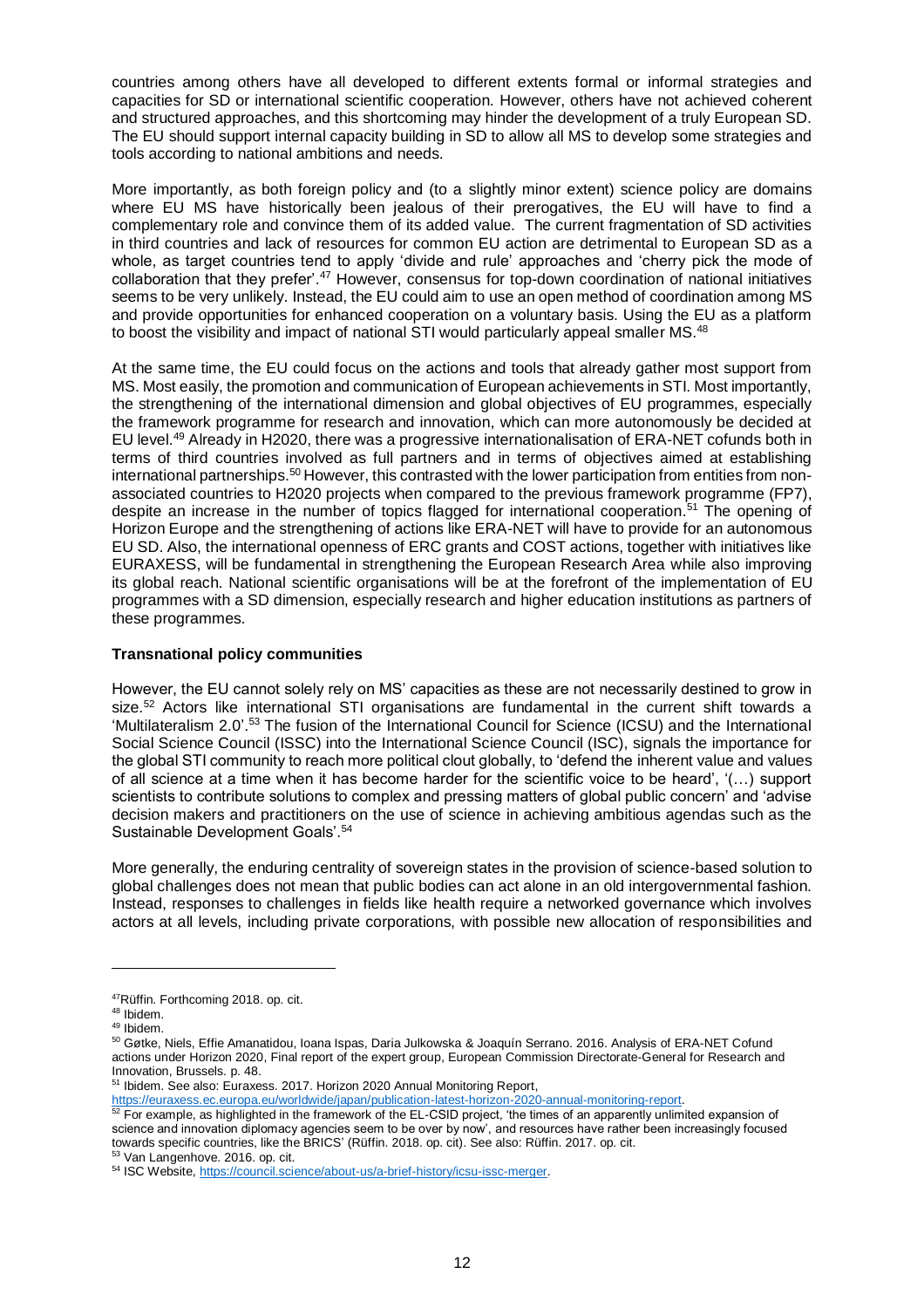accountability in the provision of public goods.<sup>55</sup> While the rise of knowledge-based competition risks overshadowing cooperative solutions to global challenges, attention to the latter is not an exclusive prerogative of sovereign states. Regional/local public authorities as well as private actors have proved to be fundamental in committing to science-based solutions for global governance.<sup>56</sup> Sharing responsibilities among different levels of governance and actors requires a double shift: on the one hand, moving away from a state security mindset in provision of public goods like healthcare to a human-centred approach; on the other hand, moving from a one-directional transfer of scientific knowledge (e.g. from Europe to developing countries) to a multi-directional exchange. This allows for the absorption and adaptation of scientific knowledge to local cultural contexts.<sup>57</sup> The 'transnational policy communities' that help shape global governance are not only characterised by a flow of knowledge from experts to policy makers, but they are brought together in a system of social learning that contributes to the definition, interpretation and implementation of policies across countries. They gather 'international civil servants, but also 'internationalised public sector officials' from national administrations with 'transnational policy professionals' from academia, think tanks, foundations and broader civil society, in communities that interpret concepts and modalities to deliver global policy solutions.<sup>58</sup> The ability of the EU to act as a leader in these contexts and to create policy-specific networks to inform its policies and influence global ones is fundamental. A shift towards a more networked and less state-centric system of governance can be facilitated by a SD that moves 'away from the soft power rhetoric and self-interests of states towards a global level where it can be used as a tool to achieve better global governance'.<sup>59</sup>

### **5. Conclusion and policy recommendations**

While an in-depth analysis of the *strategic, operational and support tools* for SD<sup>60</sup> falls outside the scope of this foresight analysis, a few future-oriented reflections are provided here with regard to how the EU could prepare to face the scenarios analysed above or a combination thereof while trying to influence internal and external factors to induce positive developments. The emergence of an EU SD needs to take place in a larger transformative change in favour of science as a key tool informing policy making.

### **Strategic tools: an SD strategy integrated in EU CFSP and broader external policies**

The EU should define a clear strategy for SD and integrate it into its Common Foreign and Security Policy (CFSP) and broader external policies. This needs to be done with a realistic approach.

Internally, it should be based on a thorough mapping and assessment of the resources at the disposal of the EU, possibly by commissioning a 'preparatory action' for SD similarly to what has been done for culture in external relations.<sup>61</sup> What clearly emerged from the foresight analysis is that the development of an external SD capacity partly depends upon strengthened scientific cooperation and political consensus within the EU. Therefore, an internal process of capacity building must take place, with EU's support to its MS' SD policies deployed in parallel to the development of a central EU-level approach.<sup>62</sup>

Stepping up scientific cooperation and SD as a concept is also needed within the EU institutions' services, as the topic still ranks relatively low among foreign policy priorities, including in often-cited cases like the European Neighbourhood Policy (ENP) South.<sup>63</sup>

Externally, the categories suggested by Gluckman et al can provide some guidance for EU SD, bearing in mind that the three levels intersect and cannot be treated as completely separate.

<sup>55</sup> Šehović, Annamarie Bindenagel. 2016. Coordinating Global Health Responses, *EL-CSID Policy Brief 2016/01,* IES, Brussels. <sup>56</sup> Leijten. 2017. op. cit.

<sup>57</sup> Šehović, Annamarie Bindenagel. 2017. Securing Global Health through Diplomacy: From One-Way Transfer to Multidirectional Knowledge Exchange, *EL-CSID Policy paper 2017/2,* IES, Brussels.

<sup>58</sup> Stone, Diane. 2017. Partners to diplomacy: Transnational experts and knowledge transfer among global policy programs. In: Annabelle Littoz-Monnet (ed.) *The Politics of Expertise in International Organizations,* Routledge, pp. 93-110.

<sup>59</sup> See Van Langenhove. 2016. op. cit. p. 23.

<sup>&</sup>lt;sup>60</sup> See Van Langenhove. 2017. op. cit.

<sup>61</sup> Van Langenhove, Luk. 2018. Open Science diplomacy message to the EU. Unpublished note.

<sup>62</sup> Van Langenhove. 2017, op. cit., p. 5.

<sup>&</sup>lt;sup>63</sup> Penca. 2018. op. cit.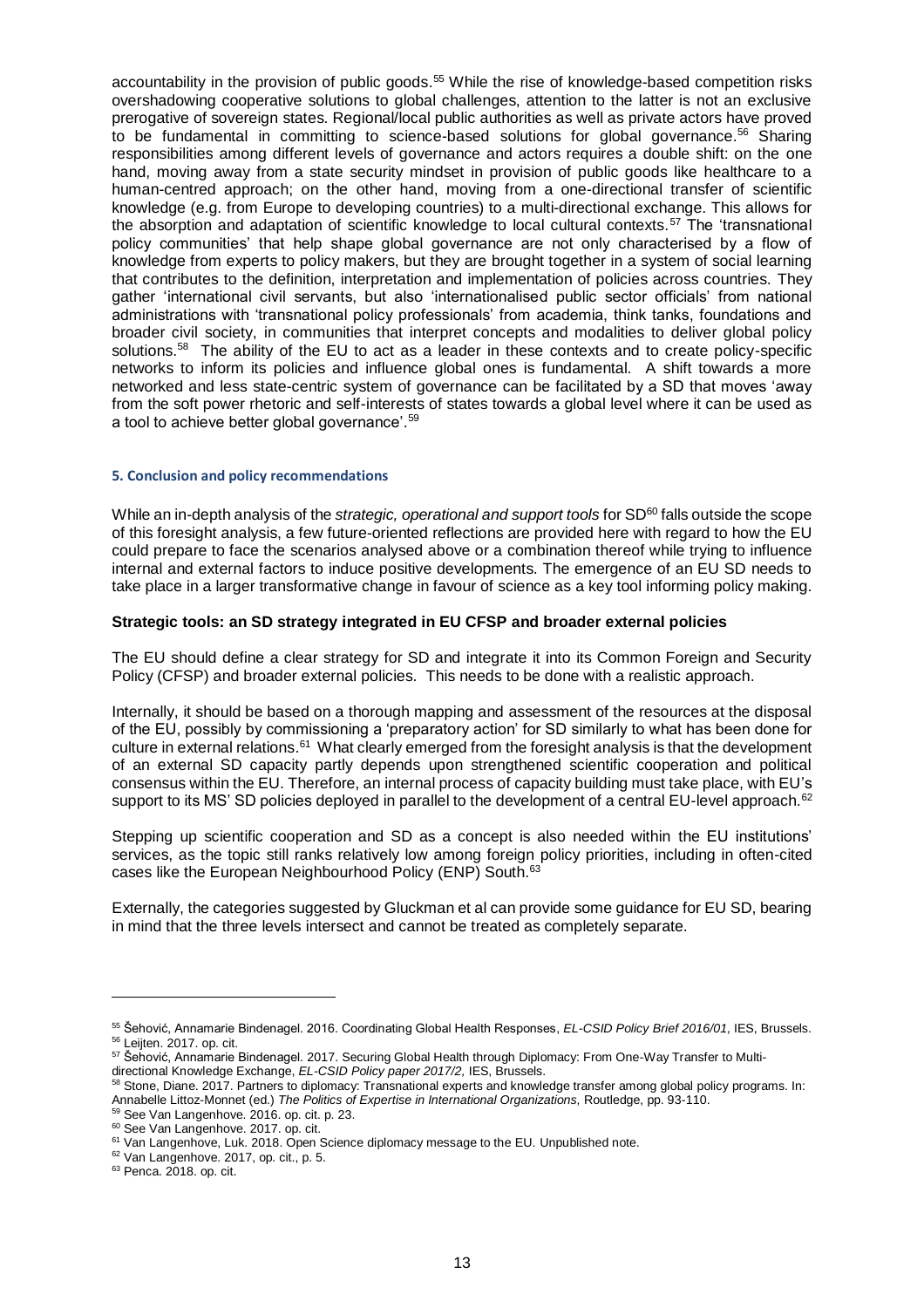*At the level of EU interest*, a balanced and realistic approach to SD can reveal to be a precious tool for external relations. The involvement of scientific advice into policy making has received substantial attention from the Juncker Commission, as suggested by the establishment of a Scientific Advice Mechanism and by the development of public reflections for a reformed relationship between science and policy making.<sup>64</sup> Scientific advice (e.g. advisory groups) should be one of the key components for new policy making, and the gap between scientists and policy-makers should be closed, including in the field of external policies.

Political and economic interests behind trade and development policies should not be at strain with scientific evidence and advice. Where tensions exist, these should be acknowledged and dealt with (e.g. barriers to GMOs production and trade<sup>65</sup>). A specific reflection should take place on the role of science in EU external policies, which in some cases are strongly driven by short-term political and economic interest rather than scientific evidence. Also, advocacy of open science and open innovation should continue to be supported in EU external relations, while recognising that they only work in conditions of reciprocity with third countries, and should therefore be balanced with the need for the EU to remain competitive.

The EU should learn from its competitors when aligning science cooperation with foreign policy objectives. When referring to SD as a means for countries to enhance the attractiveness of their STI systems or their clout and influence abroad, some countries play a far greater role in the global SD field than others. Strong actors like the US, the UK, Russia and Japan, plus a number of small countries like Switzerland will probably continue to be key players in the next decades alongside emerging ones like China and India. These countries can serve as a comparison and potential example for the EU with regard to general practices of linking science and research cooperation with foreign policy. It is also important to look at geographical case studies in regions where the EU competes with stronger actors (e.g. Russia and China in Central Asia).

*In terms of cross-border/regional interests*, realism means avoiding overstating the promise of SD, particularly science for diplomacy as a peace-building tool. Apart from a few often-cited key cases (US-USSR scientific cooperation, SESAME project in the Middle East, CERN in Europe, etc.), the assumption that science is an uncontroversial topic where cooperation can take place between otherwise opposing powers still needs to be demonstrated. Additionally, the attractiveness of the EU as an actor funding scientific and cultural projects is not necessarily an incentive to cooperation among developing countries. On the opposite, a hub-and-spoke model of bilateral cooperation with the EU at the centre of purely North-South relations has been noted in the cases of the Black Sea Region<sup>66</sup> and the ENP South.<sup>67</sup> A pessimistic view could simply state that scientific cooperation is 'contingent on politics, rather than impacting it'.<sup>68</sup> Science diplomacy tools therefore need to accompany broader processes of political cooperation.

Relations between governments have been characterised by the signing of STI cooperation agreements and the creation of other tools that have, to different extents, directly supported diplomatic goals.<sup>69</sup> However, the biggest potential lies with the EU's role as an enabler and facilitator of international scientific cooperation, which also informs the European scientific community of existing external policy priorities. Policy-relevant scientific results and open channels of communication are among the achievable outcomes. Inter alia, SD holds a potential to mitigate the effects of nationalism and isolationism, if the EU will support networks and fora augmenting the political clout and advocacy capabilities of the scientific community.

*At the global level*, support for science and scientific cooperation worldwide will be needed in a context where the willingness for multilateralism seems to decline, and short-termed national interests framed

<sup>64</sup> See EC. 2015. op. cit.; EC. 2016. op. cit.

<sup>&</sup>lt;sup>65</sup> Trobbiani. 2017. op. cit.

<sup>&</sup>lt;sup>66</sup> Boers, Elke. 2017. Exploring the Impact of the EU's Promotion of Regional and Inter-regional Processes in the Black Sea Region through Science Diplomacy, *EL-CSID Working Paper 2017/7*, IES, Brussels.

<sup>67</sup> Trobbiani, Riccardo, 2018. Culture in the ENP South: Broad Ambitions, Little Strategy, Insufficient Means, *EL-CSID Policy Brief 2018/08,* IES, Brussels.

<sup>68</sup> Penca. 2018. op. cit., p. 8.

<sup>69</sup> A 2014 report produced for DG RTD highlighted at least four non-scientific reasons for the signing of these agreements: (1) highlighting cooperation during a diplomatic visit; (2) protecting security (e.g. demilitarisation of scientific sector in third country); (3) transforming a diplomatic relationship and (4) promoting public diplomacy. See Jan Fikkers, Derek & Manfred Horvat (eds.). 2014. Basic Principles for effective International Science, Technology and Innovation Agreements, Main Report, European Commission Directorate-General for Research and Innovation, Brussels. pp. 11-12.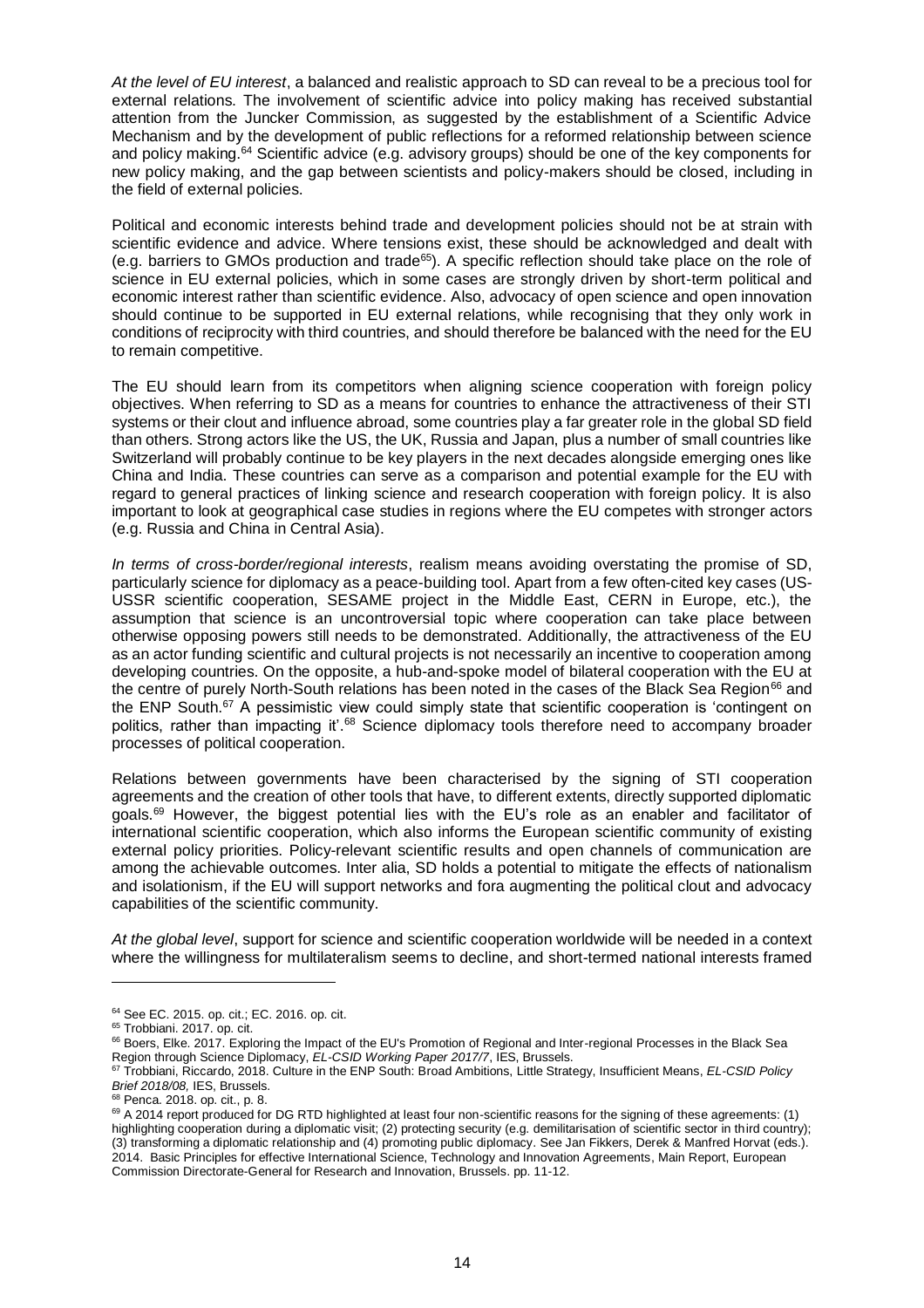within electoral cycles seem to dominate political agendas. As global challenges need international scientific collaboration, the EU will have a pivotal role in convincing the international community of the shared interest represented by joint scientific efforts addressing common problems. Joint programming among European countries and with third countries will rise in importance. Investment in joint research facilities and common technological project will need to strongly rely on private investment which can be leveraged and guided by public funding. As government-level cooperation can fail, inter alia for the political problems stated above, the tools of SD should be reviewed so as to focus on strategic communication of science to domestic and foreign audiences and on the creation of non-mediated ties with non-governmental scientific actors in third countries (e.g. the US).

*Across levels*, the EU should bear in mind to protect the neutrality and credibility of science, which are inherent characteristics of its potential.<sup>70</sup>

# **Operational tools**

As part of this process, EU foreign policy goals should be better incorporated in programmes funding scientific research, and the concept of SD should be addressed as a principle guiding programming. Again, the creation of SD capacities goes in parallel with a further strengthening of internal cooperation, both by creating capacity building for SD and by moving towards the completion of a European Research Area.

The contribution of EU funding programmes, particularly the framework programme, should be twofold. On the one hand, it should allow for further reflection on SD, within a valorisation of social sciences in the programme. On the other, and most importantly, it should fund actual SD initiatives. Two aspects will be pivotal in the future design and implementation of these programmes in order to ensure their contribution to EU leadership in SD. First, an increased focus on global challenges, to support EU leadership in climate action and other Sustainable Development Goals (SDGs) relying on sciencebased decision making. Second, EU research funding should be further internationalised, not only through the formal opening of research programmes to third countries applicants, but also through active facilitation of their participation (e.g. streamlined portals that enable scientific collaboration outside of Europe). Also, more joint programming and joint calls within EU bilateral and bi-regional (e.g. EU-CELAC, EU-ASEAN) relations should be used to tackle common challenges. Region-to-region cooperation in particular holds the potential to create more equal scientific relations with developing countries and to shift from a donor-recipient mindset towards mutual engagement to address common challenges.

In case of weakened governmental cooperation, the EU should increasingly allow for unilateral opening of EU funding and initiatives to foreign scientists, even targeting specific countries when needed. In cases of countries where scientific evidence is refused, and scientists persecuted, the EU might consider the establishment of an 'Endowment for Science' modelled after Endowment for Democracy.

Finally, human and financial resources for science in EU foreign policy need to be increased. Currently, EU delegations are not sufficiently equipped to promote all sectors and areas of European science and technology, and most often rely on voluntary (and therefore less predictable and reliable) national contributions.<sup>71</sup> Creating a specialized service centre for SD would provide better coordination, advice and support to EU services in Brussels, EU delegations and MS and would augment the visibility and efficacy of EU SD.<sup>72</sup>

## **Support tools**

Instruments supporting the development of an EU SD should be mainly aimed at including and enhancing the political clout of the scientific community and communicating SD to domestic and foreign audiences.

On the first point, training sessions for scientists can be organised to make them aware of the foreign policy implications of research, seeking for their active cooperation without orienting their work. Equally needed is a continued support to dialogue and consultation platforms which engage the global STI

<sup>70</sup> Proud. 2018. op. cit., p. 14.

<sup>71</sup> Rüffin. Forthcoming 2018. op. cit.

<sup>72</sup> Ibidem.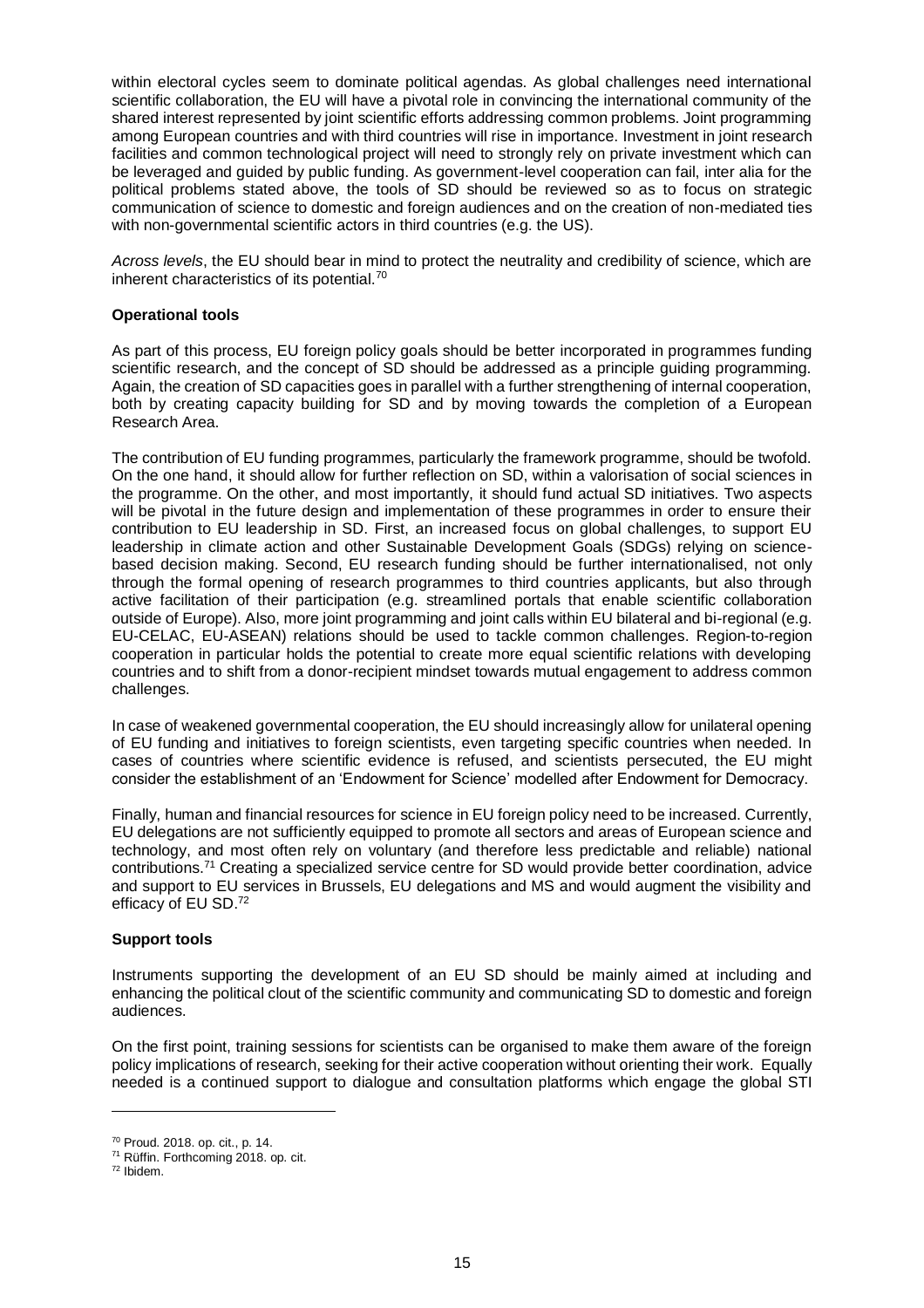community and help it translate results into policy advice. This is not always easy, inter alia because scientific results are not always clear-cut and straightforward.<sup>73</sup> Also, increased transparency and access to the EU policy making process can facilitate the participation of the scientific community to shaping its outcomes. Better communication should be pursued between the Commission and MS, increasing the latter's awareness of scientific achievements and projects undertaken under European framework programmes.<sup>74</sup>

External communication aimed at branding European scientific cooperation, promoting its values and highlighting its contribution to addressing global challenges is relatively cheap and encounters little resistance from MS.<sup>75</sup> This could be stepped up by engaging more with the media including the press on topics related to EU SD.<sup>76</sup> However, most fundamental to any communication process is a clear definition of the message to be conveyed. Reflections included in this foresight analysis suggest that SD could be more useful as a strategic concept guiding policy making than as a label used to communicate and disseminate certain initiatives. Inter alia, the 'diplomatic' label risks affecting the perceived neutrality of science, thus rather undermining the potential of SD initiatives.<sup>77</sup> The terms 'international scientific cooperation' or 'international scientific relations' would therefore better serve EU strategic communication purposes, while actually supporting the impact of SD initiatives.

<sup>73</sup> Van Langenhove. 2016. op. cit., p. 17.

<sup>74</sup> Proud. 2018. op. cit., p. 14.

<sup>75</sup> Rüffin. Forthcoming 2018. op. cit.

<sup>76</sup> Terzis, Georgios & Linsey Armstrong. 2018. The Role of Foreign Correspondents in Cultural and Science Diplomacy, *EL-*

*CSID Policy Brief 2018/12*, IES, Brussels.

<sup>77</sup> See Penca. 2018. op. cit.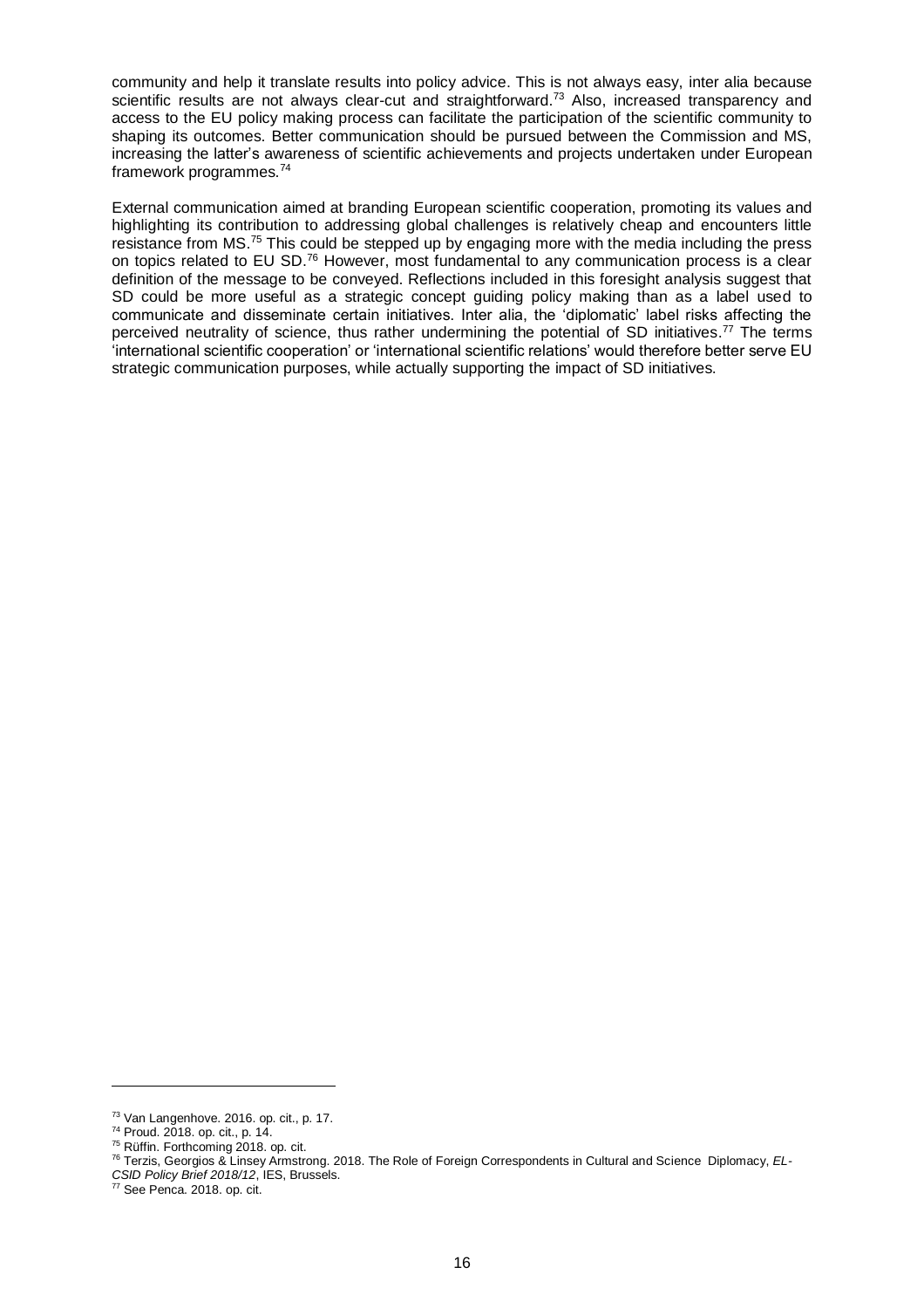#### **About the authors**



**Riccardo Trobbiani** is Project Researcher at the United Nations University Institute on Comparative Regional Integration Studies (UNU-CRIS). At UNU-CRIS, he enquires into the role of culture and science in EU external relations, including trade and development policies, within the EU-funded project 'European Leadership in Cultural, Science and Innovation Diplomacy' (EL-CSID). His main research interests include EU cultural relations with the MENA region, EU science diplomacy and the link between culture and development policies. He also has academic expertise and professional experience in the field of regional and local representation in the EU.



**Constant Hatenboer** was a research intern at the United Nations University Institute on Comparative Regional Integration Studies (UNU-CRIS) between February and May 2018. At UNU-CRIS, he worked on the EL-CSID Project under the supervision of Riccardo Trobbiani and Elke Boers. During his research internship, Constant among others worked on reviewing literature and identifying variables for the foresight analysis on which this paper is based. Constant is currently a research master student at the University of Groningen in the Netherlands. His research interests include regional integration in Latin America and the Caribbean, and EU-Latin America relations.